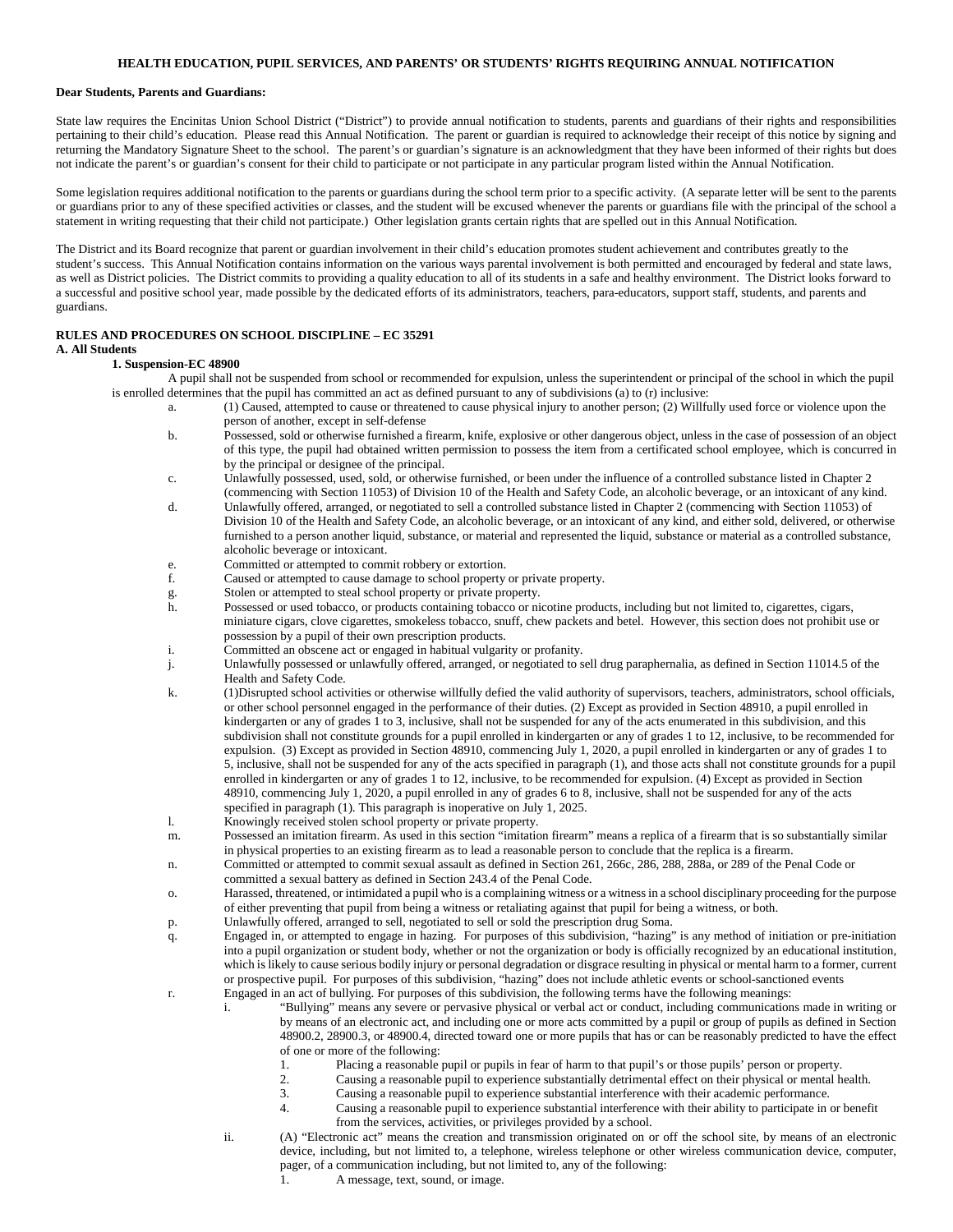- 2. A post on a social network Internet Web site, including but not limited to: a) Posting to or creating a burn page. "Burn page" means an Internet Web site created for the purpose of having one or more of the effects listed in paragraph (i); b) creating a credible impersonation of another actual pupil for the purpose of having one or more of the effects listed in paragraph (i). "Credible impersonation" means to knowingly and without consent impersonate a pupil for the purposes of bullying the pupil and such that another pupil would reasonably believe, or has reasonably believed, that the pupil was or is the pupil who was impersonated; c) Creating a false profile for the purpose of having one or more of the effects listed in paragraph (i). "False profile" means a profile of a fictitious pupil or a profile using the likeness or attributes of an actual pupil other than the pupil who created the false profile.
- (B) Notwithstanding paragraph (i) and subparagraph (A), an electronic act shall not constitute pervasive conduct solely on the basis that it has been transmitted on the Internet or is currently posted on the Internet.
- iii. "Reasonable pupil" means a pupil, including, but not limited to, an exceptional needs pupil, who exercises average care, skill, and judgment in conduct for a person of their age, or for a person of their age with their exceptional needs.
- s. A pupil shall not be suspended or expelled for any of the acts enumerated in this section, unless that act is related to school activity or school attendance occurring within a school under the jurisdiction of the superintendent of the school district or principal or occurring within any other school district. A pupil may be suspended or expelled for the acts that are enumerated in this section and related to school activity or attendance that occur at any time, including but not limited to, any of the following:
	- i. While on school grounds;
	- ii. While going to or coming from school;
	- iii. During the lunch period whether on or off the campus;
	- iv. During, or while going to or coming from, a school sponsored activity.
- t. A pupil who aides or abets, as defined in Section 31 of the Penal Code, the infliction or attempted infliction of physical injury to another person may be subject to suspension, but not expulsion, pursuant to this section, except that a pupil who has been adjudged by a juvenile court to have committed, as an aider and abettor, a crime of physical violence in which the victim suffered great bodily injury or serious bodily injury shall be subject to discipline pursuant to subdivision (a).
- u. As used in this section, "school property" includes, but is not limited to electronic files and databases.
- v. For a pupil subject to discipline under this section, a superintendent of the school district may use their discretion to provide alternatives to suspension or expulsion that are age appropriate and designed to address and correct the pupil's misbehavior as specified in Section 48900.5.
- w. It is the intent of the Legislature that alternatives to suspension or expulsion be imposed against a pupil who is truant, tardy, or otherwise absent from school activities.

#### **2. Expulsion**

A student may be recommended for expulsion for any of the reasons enumerated in Education Code 48915, and pursuant to the expulsion procedures identified in Education Code 48918 and 48918.5.

# **B. Attendance of Suspended Child's Parent or Guardian for Portion of School Day-EC 48900.1**

Pursuant to board policy, a teacher may require a parent or guardian of a pupil who has been suspended by a teacher pursuant to Section 48910 for either committing an obscene act, engaging in habitual profanity or vulgarity or disrupting school activities or otherwise willfully defying the valid authority of supervisors, teachers, administrators, school officials, or other school personnel engaged in the performance of their duties, to attend a portion of a school day in the classroom in the classroom of their child or ward.

### **C. Sexual Harassment Policy-EC 231.5, 48980(g), 48900.2**

The District will not tolerate sexual harassment by anyone participating in any District program or activity. This includes student-to-student or peer sexual harassment as well as harassment between a student and any District participant. The District takes all complaints of sexual harassment seriously, investigates and addresses identified sexual harassment, and if the investigation results in the determination that sexual harassment has occurred, takes reasonable, immediate corrective action to stop the harassment, eliminate a hostile environment, and prevent future sexual harassment. Alleged pupil sexual harassment in violation of District policy or federal or state law will be handled pursuant to District policy and procedures which can be found online at [www.eusd.net.](http://www.eusd.net/) A pupil in grades 4 to 12, inclusive, may be suspended from school or recommended for expulsion if the superintendent or principal of the school in which the pupil is enrolled determines that the pupil has committed sexual harassment as defined by EC 212.5.

#### **D. Hate Violence-EC 48900.3**

A pupil in any of grades 4 to 12, inclusive, may be suspended from school or recommended for expulsion if the superintendent or the principal of the school in which the pupil is enrolled determines that the pupil has caused, attempted to cause, or threatened to cause, or participated in an act of, hate violence, as defined in EC 233(e).

#### **E. Harassment, Intimidation or Threats-EC 48900.4**

A pupil enrolled in any of grades 4 to 12, inclusive, may be suspended from school or recommended for expulsion if the superintendent or the principal of the school in which the pupil is enrolled determines that the pupil has intentionally engaged in harassment, threats, or intimidation, directed against school district personnel or pupils, that is sufficiently severe or pervasive to have the actual and reasonably expected effect of materially disrupting classwork, creating substantial disorder, and invading the rights of either school personnel or pupils by creating an intimidating or hostile educational environment.

#### **F. Terroristic Threats Against School Officials, School Property or Both-EC 48900.7**

A pupil may be suspended from school or recommended for expulsion if the superintendent or the principal of the school in which the pupil is enrolled determines that the pupil has made terroristic threats against school officials or school property, or both. A "terroristic threat" includes any statement, whether written or oral, by a person who willfully threatens to commit a crime which will result in death, great bodily injury to another person, or property damage in excess of one thousand dollars (\$1,000), with the specific intent that the statement is to be taken as a threat, even if there is no intent of actually carrying it out, which, on its face and under the circumstances in which it is made, is so unequivocal, unconditional, immediate, and specific as to convey to the person threatened, a gravity of purpose and an immediate prospect of execution of the threat, and thereby causes that person reasonably to be in sustained fear for their own safety or for their immediate family's safety, or for the protection of school district property, or the personal property of the person threatened or their immediate family.

#### **G. Suspension/Expulsion: Alternative and Other Means of Correction- EC 48900, 48900.5, 48911**

Generally, suspension shall be imposed only when other means of correction fail to bring about proper conduct. The District may document other means of correction short of suspension and expulsion and place the documentation in the pupil's record. Other means of correction may include: a conference between school personnel, the pupil's parent or guardian and the pupil; referrals to the school counselor or psychologist; study teams, guidance teams or other intervention-related teams that assess behavior and develop and implement behavior plans; referral for psycho-educational assessment; and afterschool programs that address specific behavioral issues; and community service on school grounds during non-school hours. A pupil may be suspended, for any of the reasons enumerated in Section 48900 upon a first offense, if the principal or superintendent of schools determines that the pupil violated subdivision (a), (b), (c), (d), or (e) of Section 48900 or that the pupil's presence causes a danger to persons.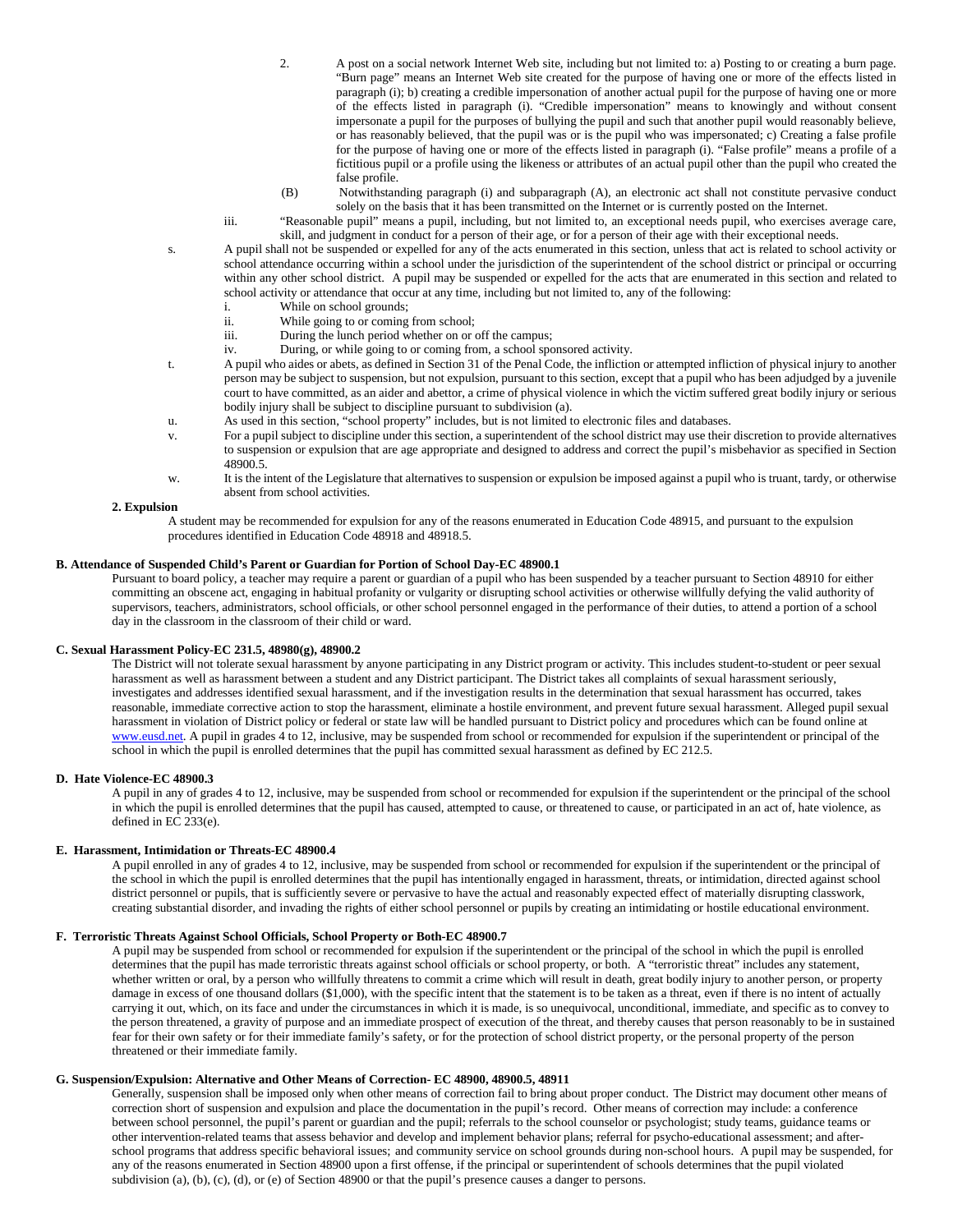## **CALIFORNIA HEALTHY YOUTH ACT-EC 51934, 51938**

Students enrolled in EUSD programs or activities may receive instruction in personal health and public safety, which may include accident prevention, first aid, fire prevention, conservation of resources, and health education including comprehensive sexual health education and HIV prevention. EUSD plans to provide comprehensive sexual health education and/or HIV prevention education during the 2021-2022 school year. Students will be taught by EUSD personnel. If EUSD decides to arrange for an outside consultant to provide comprehensive sexual health education and/or HIV prevention education, EUSD will provide notice to parents no fewer than 14 days before the instruction is delivered by mail or another form of communication.

A pupil's parent or guardian has the right to request from EUSD, a copy of the California Healthy Youth Act, Education Code section 51930 *et. seq*. A pupil's parent or guardian also has the right to inspect and review the written and audiovisual educational materials used in comprehensive sexual health education and HIV prevention education.

A pupil's parent or guardian may submit a written request to excuse the pupil from participation in any class involving comprehensive sexual education or HIV/AIDS prevention education, or from participation in any anonymous, voluntary, and confidential test, questionnaire, or survey on pupil health behaviors and risks.

The excused pupil shall not be subject to disciplinary action, academic penalty, or other sanction if the pupil's parent or guardian declines to permit the pupil to receive comprehensive sexual health education or HIV/AIDS prevention education or to participate in anonymous, voluntary, and confidential tests, questionnaires, or surveys on pupil health behaviors and risks.

While comprehensive sexual health education, HIV/AIDS prevention education, or anonymous, voluntary, and confidential test, questionnaire, or survey on pupil health behaviors and risks is being administered, an alternative educational activity shall be made available to pupils whose parents or guardians have requested that they not receive the instruction or participate in the test, questionnaire, or survey. More information can be found online a[t www.eusd.net.](http://www.eusd.net/)

### **PUPIL SAFETY: HUMAN TRAFFICKING PREVENTION RESOURCES-EC 49381**

The governing board of EUSD will work with their schools that maintain any grades 6 to 12, inclusive, to identify the most appropriate methods of informing parents and guardians of pupils in those grades of human trafficking prevention resources and to implement the identified methods in those schools by January 1, 2020.

#### **PUPIL NUTRITION- EC 49510-49520; 49564-49564.5, 49557.5**

Free or reduced-priced meals are available for pupils in receipt of public assistance. Meal program details are provided at the pupil's school site. The federal National School Lunch Program and the federal School Breakfast Program ensure that pupils whose parents or guardians have unpaid school meal fees are not shamed, treated differently, or served a meal different from the pupil's choice because of the fact that the pupil's parent or guardian has unpaid meal fees. All parents and guardians receive a letter with the application form upon enrollment. To apply for free or reduced-price meals, households must fill out the application and return it to the school or apply online at www.schoolmealapp.com.

### **RIGHT TO REFRAIN FROM HARMFUL USE OF ANIMALS- EC 32255-32255.6**

Pupils may choose to refrain from participating in educational projects involving the harmful or destructive use of animals, based on moral objects, and complete an alternative educational project acceptable to the teacher. In order to refrain from participation, a parent or guardian must submit a written note of the objections to participating in an educational project involving the harmful or destructive use of animals.

#### **IMMUNIZATION AND COMMUNICABLE DISEASES- EC 48216, 49403**

The EUSD shall follow all laws, rules, and regulations regarding immunizations required for students to enroll. EUSD shall not admit any student until the student is properly immunized as required by law. If there is good cause to believe a student has been exposed to a disease and his or her proof of immunization does not show proof of immunization against that disease, EUSD may temporarily exclude the child from school until the local health officer is satisfied that the child is no longer at risk of developing or transmitting the disease.

If the parent or guardian files with the governing authority a written statement by a licensed physician to the effect that the physical condition of the child is such, or medical circumstances relating to the child are such, that immunization is not considered safe, indicating the specific nature and probable duration of the medical condition or circumstances, including, but not limited to, family medical history, for which the physician does not recommend immunization, that child shall be exempt from the immunization requirements.

Effective January 1, 2016: The California Legislature eliminated the exemption from specified immunization requirements based upon personal beliefs. A pupil who, prior to January 1, 2016, submitted a letter or affidavit on file with EUSD stating beliefs opposed to immunization shall be allowed enrollment to any EUSD school until the pupil enrolls in the next grade span. Grade span means (1) from birth to preschool; (2) Kindergarten and grades 1 to 6, inclusive, including transitional kindergarten; and (3) grades 7 to 12 inclusive.

#### **MEDICATION- EC 49423**

Any student who must take prescribed medication at school and who desires assistance of school personnel must submit a written statement of instructions from the physician or physician assistant and a parental request for assistance in administering the medications. Any student may carry and self-administer prescription autoinjectable epinephrine only if the student submits a written statement of instructions from the physician or physician assistant and written parental consent authorizing the self-administration of medication, providing a release for the school nurse or other personnel to consult with the child's health care provider as questions arise, and releasing the district and personnel from civil liability if the child suffers any adverse reaction as a result of the self-administration of medication.

#### **CONTINUING MEDICATION REGIMEN-EC 49480**

The parent or legal guardian of any pupil on a continuing medication regimen for a non-episodic condition shall inform the school nurse or other contact person of the medication being taken, the current dosage, and the name of the supervising physician. With the consent of the parent or legal guardian of the pupil, the school nurse may communicate with the physician and may counsel with the school personnel regarding the possible effects of the drug on the child's physical, intellectual, and social behavior, as well as possible behavioral signs and symptoms of adverse side effects, omission, or overdose.

#### **MEDICAL AND HOSPITAL SERVICES FOR PUPILS-EC 49471, 49472**

The District does not provide medical or hospital services through non-profit membership corporations or insurance policies for pupil injuries arising out of schoolrelated activities. The District will notify each parent or guardian of each pupil participating in athletic activities that such medical or hospital services are not provided.

### **PUPILS WITH TEMPORARY DISABILITIES; INDIVIDUAL INSTRUCTION-EC 48206.3, 48207, 48207.5, 48208**

Special individual instruction (as distinct from independent study) is available for students with temporary disabilities that make attendance at school impossible or inadvisable. Parents or guardians should first contact the principal to determine services.

#### **DISABLED PUPILS-SECTION 504 OF THE REHABILITATION ACT OF 1973**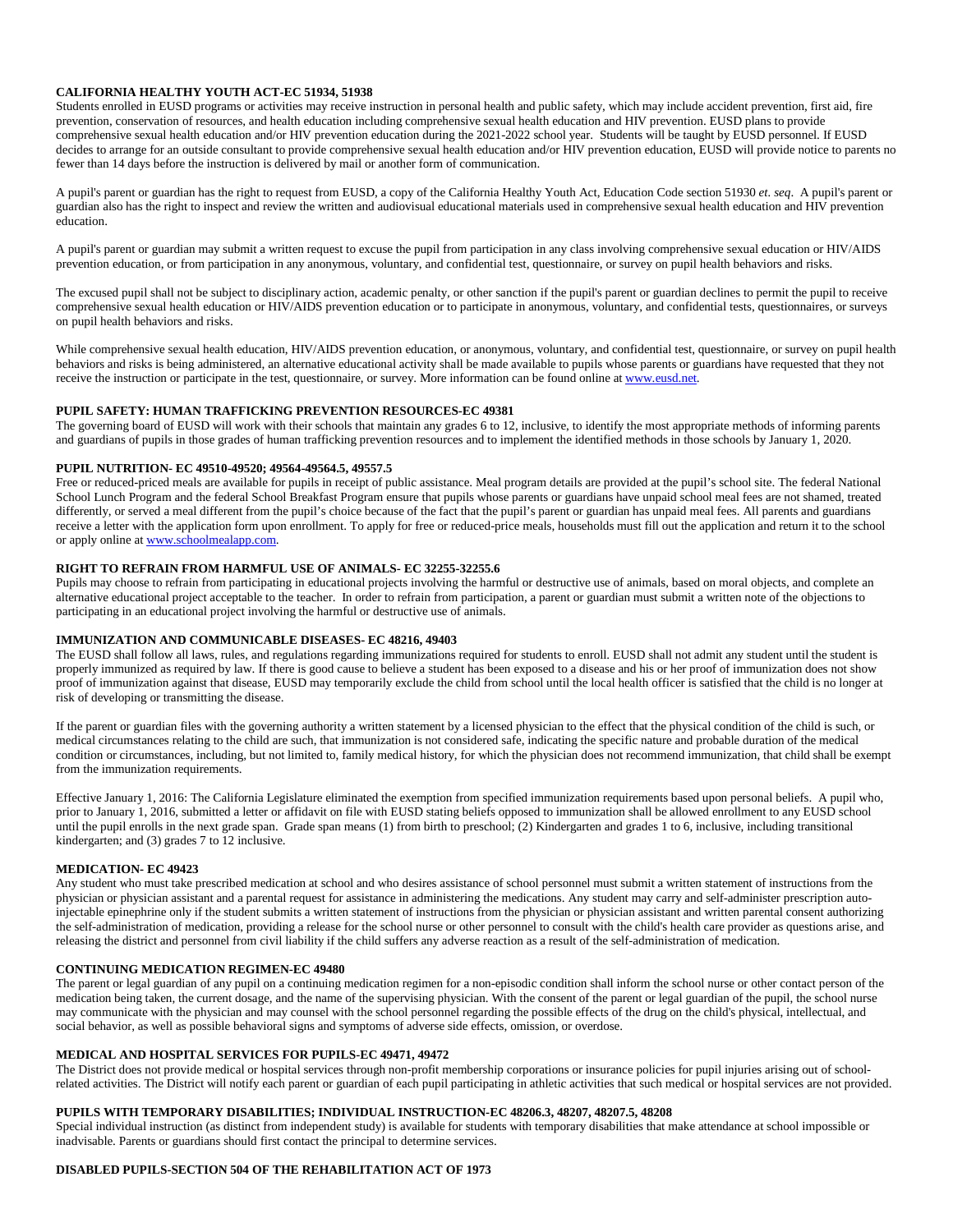Section 504 of the federal Rehabilitation Act of 1973, and the Americans with Disabilities Act (42 USC 12101 *et seq.*) prohibits discrimination on the basis of disability. Section 504 requires school districts to identify and evaluate children with disabilities in order to provide them a free, appropriate public education. Individuals with a physical or mental impairment that substantially limits one or more major life activities, including seeing, hearing, walking, breathing, working, performing manual tasks, learning, eating, sleeping, standing, lifting, bending, reading, concentrating, thinking, speaking, are eligible to receive services and aids designed to meet their needs as adequately as the needs of nondisabled students are met.

- Name and contact information of the District's designated individual for implementing Section 504: Maria Waskin, Executive Director of Student Services, (760) 944-4300 x1131
- Screening and evaluation procedures used by the District when there is a reason to believe a student has a disability under Section 504: School Principal
- A student has the right to a written accommodation plan if the student qualifies for services under Section 504. • A student has the right to be educated with nondisabled students to the maximum extent appropriate based on the student's needs.
- A copy of the parents or guardians legal safeguard can be obtained at each school site.

### **SPECIAL EDUCATION: CHILD FIND SYSTEM- IDEA; EC 56301**

Federal and state law require that a free and appropriate public education (FAPE) in the least restrictive environment be offered to qualified pupils with disabilities ages 3 through 21 years. Any parent suspecting a child has exceptional needs due to a disability may request an assessment for eligibility for special education services through the school principal. The District's child find policy and procedures are available a[t www.eusd.net](http://www.eusd.net/) or www.nccse.org.

## **SPECIAL EDUCATION: COMPLAINTS- EC 56500.2**

Parents or guardians have a right to file a written complaint with the school if they believe the school is in violation of federal or state law governing the identification or placement of special education students, or similar issues. State regulations require the party filing the complaint to forward a copy of the complaint to the District at the same time the party files the complaint with the California Department of Education. Procedures are available from your building principal.

### **SPECIAL EDUCATION: DUE PROCESS HEARINGS-EC 56502**

The State Superintendent is required to develop a model form to assist parents and guardians in filing requests for due process. The model form is available at 101 S. Rancho Santa Fe Road, Ste 202, Encinitas, CA 92024 for parents that wish to initiate due process hearings relating to special education rights.

# **SPECIAL EDUCATION: INSPECTION OF RECORDS – EC 56043(n)**

Upon request, parents or guardians of children with exceptional needs may examine and receive copies of the student's records within five business days after a request is made and prior to any Individualized Education Program meeting, hearing or resolutions session regarding their child.

# **SPECIAL EDUCATION: NONPUBLIC, NONSECTARIAN SCHOOLS OR AGENCIES-EC 51225.2; 56365; 56366.1; 56366.4; 56366.10**

**NPSs/NPAs Training:** The NPA or NSP is required to document the training of staff who will have contact or interaction with students during the school day in the use of evidence-based practices and interventions specific to the unique behavioral needs of the NPS'/NPA's student population. The training must be provided within 30 days of enrollment for new staff, and annually to all staff who have contact with students during the school day. The training shall be selected and conducted by the NPS/NPA and must satisfy the following conditions:

- 1. Be conducted by persons licensed or certified in fields related to evidence-based practices and interventions being taught
- 2. Be taught in a manner consistent with the development and implementation of individualized education programs; and<br>3. Be consistent with the requirements of Education Code related to pupil restraint and seclusion
- Be consistent with the requirements of Education Code related to pupil restraint and seclusion

The content of the training shall include, but is not limited to, all the following:

- 1. Positive behavioral intervention and supports, including collection, analysis, and use of data to inform, plan and implement behavioral supports;
- 2. How to understand and address challenging behaviors, including evidence-based strategies for preventing those behaviors; and
- 3. Evidence-based interventions for reducing and replacing the challenging behaviors, including de-escalation techniques.

The LEA contracting with the NPS/NPA shall annually verify compliance with these training requirements and the NPS/NPA shall annually report to the California Department of Education ("CDE") this verification. Written records of the annual training shall be maintained and provided upon request.

**NPS/NPA Administrator Credential/License:** The NPS/NPA is required to document (in the application for certification with CDE) that the administrator of the NPS/NPA holds or is in the process of obtaining one of the following:

- 1. An administrative credential granted by an accredited postsecondary education institution and two years of experience with students with disabilities;
- 
- 2. A pupil personal services credential and authorizes school counseling or psychology;<br>
3. A license as a clinical social worker issued by the Board of Behavioral Sciences; A license as a clinical social worker issued by the Board of Behavioral Sciences;
- 4. A license in psychology regulated by the Board of Psychology;
- 5. A master's degree issued by an accredited postsecondary institution in education, special education, psychology, counseling, behavioral analysis, social work, behavioral science, or rehabilitation;
- 6. A credential authorizing special education instruction and at least two years of experience teaching in special education before becoming an administrator;
- 7. A license as a marriage and family therapist certified by the Board of Behavioral Sciences
- 8. A license as an educational psychologist issued by the Board of Behavioral Sciences; or
- 9. A license as a professional clinical counselor issued by the Board of Behavioral Sciences.

**NPS/NPA Notification of Law Enforcement Involvement:** A NPS/NPA is required to notify CDE and the LEA of any student involved incident at the NPS/NPA in which law enforcement was contacted. This notification shall be provided in writing no later than one business day after the incident occurred.

**NPS/NPAs Qualified Individual to Implement a Behavioral Intervention Plan ("BIP"):** A NPS serving students with significant behavioral needs or who have a BIP must have an individual onsite during school hours who is qualified and responsible for the design, planning and implementation of behavioral interventions to be certified by CDE.

**Requirements for LEA's:** For a NPS/NPA seeking initial certification, the LEA is required to verify that the plan and timeline for the new training requirements are included in the master contract. For NPS/NPA's not in existence as of January 1 immediately preceding a school year, the LEA verify that the new training requirements are complied with 30 days following the commencement of the school year. The LEA is required to submit verification to the Superintendent at that time.

An LEA that enters into a master contract with a NPS/NPA school shall conduct, at minimum, the following:

- 1. An onsite visit to the NPS/NPA before placement of a pupil if the LEA does not have any pupils enrolled at the school at the time of placement
- 2. At least one onsite monitoring visit during each school year to the NPS/NPA at which the LEA has a pupil attending and with which it maintains a master contract. The monitoring visit shall include, but is not limited to:
	- a) A review of services provided to the pupil through the individual service agreement between the LEA and NPS/NPA
	- b) A review of progress the pupil is making toward the goals set forth in the pupil's Individualized Education Program;
	- c) A review of progress the pupil is making toward the goals set forth in the pupil's BIP if the pupil has a BIP;
	- d) An observation of the pupil during instruction; and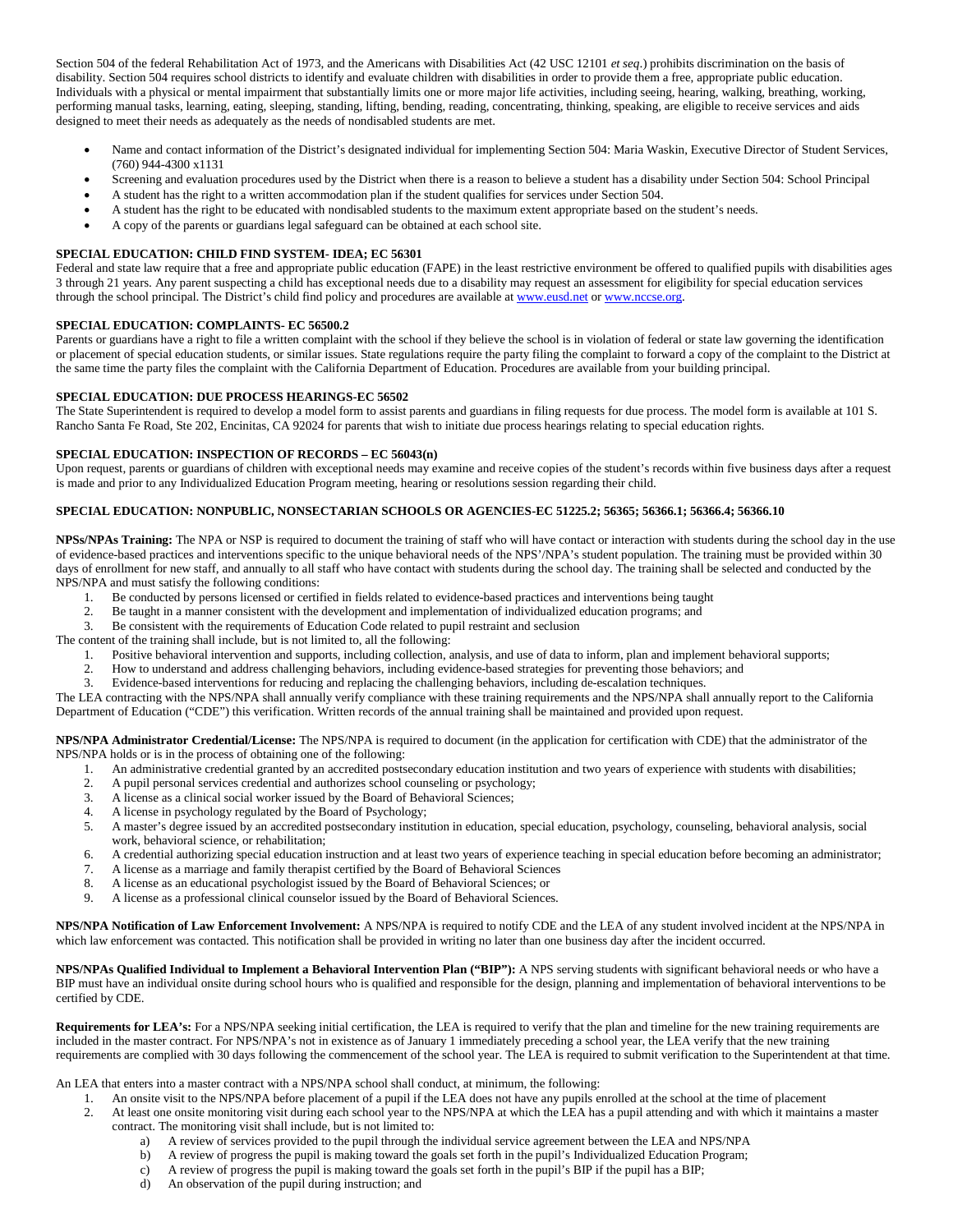- e) A walkthrough of the facility
- The LEA shall report the findings resulting from the monitoring visit to CDE within 60 days of the onsite visit. On or before June 30, 2020, CDE, shall, with input from special education local plan area administrators, create and publish criteria for reporting this information to the department.

# **PHYSICAL EXAMINATION; PARENT REFUSAL TO CONSENT-EC 49451**

A parent or guardian may, by written statement filed annually, refuse to consent to the physical examination including vision, hearing and scoliosis screening of their child; however, a child may be sent home if, for good reasons, they are believed to be suffering from a recognized contagious or infectious disease. [EC 49451]. School children are examined for vision, hearing, and curvature of the spine at selected grade levels. These screenings are scheduled for 5<sup>th</sup> Graders in the fall, Kindergarten and 2nd Graders in the spring, and new students as they are enrolled. An opt-out form is available at each school.

EC 49455 requires a pupil's vision to be appraised by the school nurse or other authorized person during kindergarten or upon first enrollment or entry in a California school district of a pupil at an elementary school, and in grades 2, 5, and 8, unless a pupil's first entry or enrollment occurs in grade 4 or 7.

# **CHILD HEALTH AND DISABILITIES PREVENTION PROGRAM- HSC 124085, 124105**

Before a child enters first grade, their parents must obtain a waiver or health screening for the child and complete the provided certificate or sign a waiver. The screening should take place before (within the prior 6 months) or during the kindergarten year. Parents are encouraged to obtain health screening simultaneously with required immunizations. Parents may inquire in the school office about free health screenings for low-income children provided under the Child Health and Disabilities Prevention Program.

# **FOSTER YOUTH BILL OF RIGHTS – EC 48853; 48853.5; 49069.5; 51225.1; 51225.2**

"Pupil in foster care" means a child who has been removed from their home pursuant to Section 309 of the Welfare and Institutions Code ("WIC"), is the subject of a petition filed under Section 300 or 602 of the WIC, or has been removed from their home and is the subject of a petition filed under WIC section 300 or 602.

A child in foster care who is placed in a licensed children's institution or foster family home shall attend programs operated by the local educational agency in which that licensed children's institution or foster family home is located, unless one of the following applies:

- (1) The pupil is entitled to remain in their school of origin;
- (2) The pupil has an individualized education program requiring placement in a nonpublic, nonsectarian school or agency, or in another local educational agency.
- (3) The parent or guardian, or other person holding the right to make educational decisions for the pupil pursuant to Section 361 or 726 of the WIC or Section 56055 ("educational rights holder"), determines that it is in the best interests of the pupil to be placed in another educational program and has submitted a written statement to the local educational agency that they have made that determination. This statement shall include a declaration that the parent, guardian, or educational rights holder is aware of all of the following:
	- (A) The pupil has a right to attend a regular public school in the least restrictive environment.
	- (B) The alternate education program is a special education program, if applicable.
	- (C) The decision to unilaterally remove the pupil from the regular public school and to place the pupil in an alternate education program may not be financed by the local educational agency.
	- (D) Any attempt to seek reimbursement for the alternate education program may be at the expense of the parent, guardian, or educational rights holder.

The parent or guardian, or educational rights holder shall first consider placement in the regular public school before deciding to place the child in foster care in a juvenile court school, a community school, or another alternative educational setting.

A pupil in foster care may still be subject to expulsion under applicable law and board policy.

Pupils in foster care are subject to other laws governing the educational placement in a juvenile court school, of a pupil detained in a county juvenile hall, or committed to a county juvenile ranch, camp, forestry camp, or regional facility, notwithstanding the rights contained in this notice.

Children in foster care living in emergency shelters (as referenced in the federal McKinney-Vento Homeless Assistance Act (42 U.S.C. Sec. 11301 et seq.)), may receive educational services at the emergency shelter as necessary for short periods of time for either of the following reasons:

- (1) For health and safety emergencies.
- (2) To provide temporary, special, and supplementary services to meet the child's unique needs if a decision regarding whether it is in the child's best interests to attend the school of origin cannot be made promptly, it is not practical to transport the child to the school of origin, and the child would otherwise not receive educational services.

The educational services may be provided at the shelter pending a determination by the educational rights holder regarding the educational placement of the child.

All educational and school placement decisions shall be made to ensure that the child in foster care is placed in the least restrictive educational programs and has access to academic resources, services, and extracurricular and enrichment activities that are available to all pupils. In all instances, educational and school placement decisions shall be based on the best interests of the child.

EUSD has designated Maria Waskin, Executive Director of Student Services, as the educational liaison for pupils in foster care. The role of educational liaison is advisory with respect to placement decisions and determination of school of origin and does not supersede the role of the parent or guardian retaining educational rights, a responsible adult appointed by the court, a surrogate parent or a foster parent exercising their legal rights with respect to the child's in foster care's education. The educational liaison serves the following roles:

- (1) Ensures and facilitates proper educational placement, enrollment in school, and checkout from school for children in foster care;
- (2) Assists children in foster care when transferring from one school to another school or from one school district to another school district in ensuring proper transfer of credits, records and grades.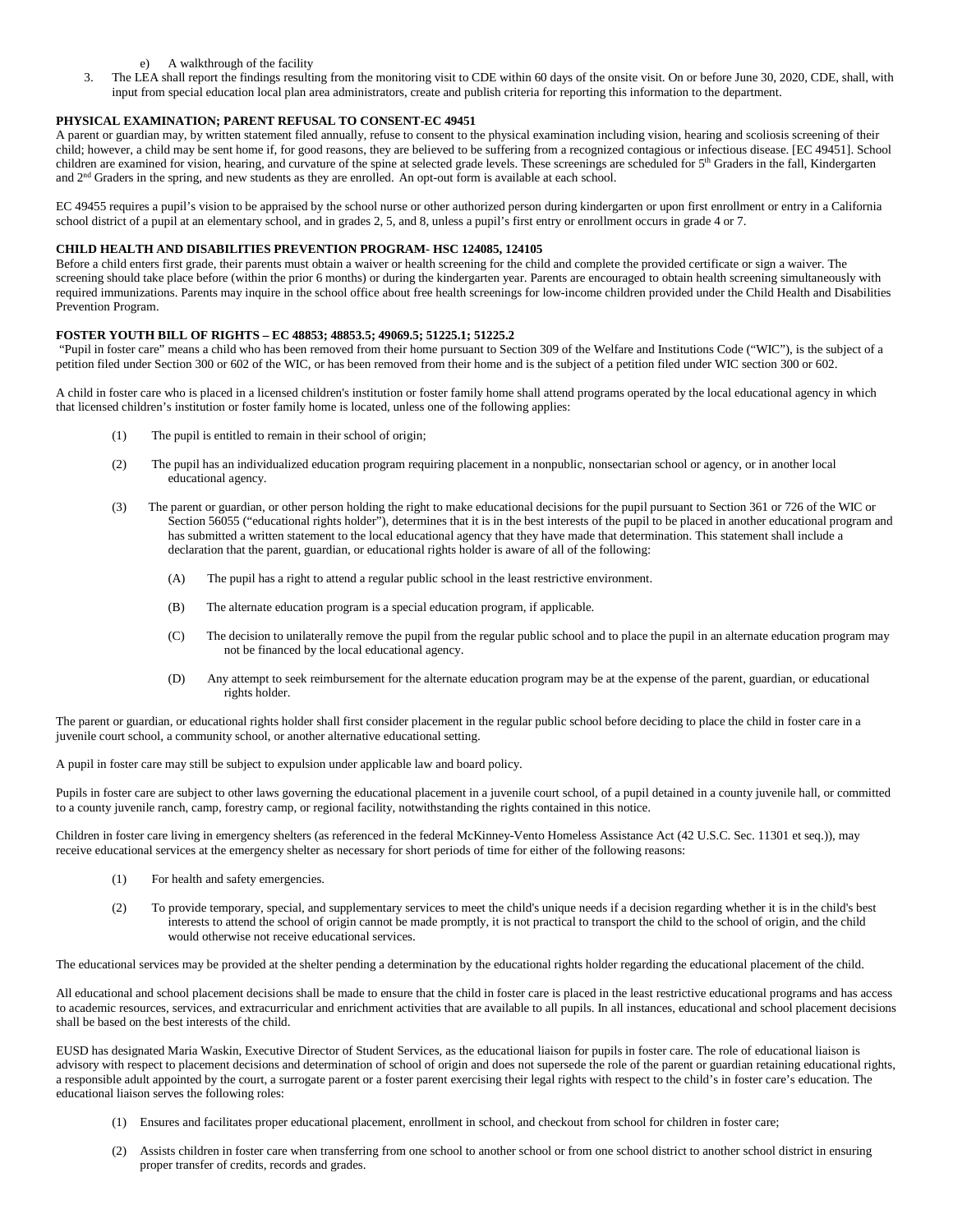(3) When designated by the Superintendent, notifies a child in foster care's attorney and child welfare agency representative(s) of pending disciplinary proceedings and pending manifestation determination proceedings if the foster child is also eligible to receive special education and related services under the IDEA.

At the initial detention or placement by the Juvenile Court, or any subsequent change in placement of a child in foster care by the Court, the local educational agency serving the child shall allow the child to continue their education in the school of origin for the duration of the jurisdiction of the court. If the jurisdiction of the court is terminated prior to the end of the academic year:

- (1) Former children in foster care in grades kindergarten, or 1 to 8, inclusive, shall be allowed to continue their education in the school of origin through the duration of the academic year;
- (2) Former children in foster care in high school shall be allowed to continue their education in the school of origin through graduation;
- (3) Transportation is not required unless the former child in foster care has an IEP and the IEP team determines transportation is a necessary related service, required by the unique educational needs of the pupil in order to benefit from their special education program. Transportation may be provided at the local educational agency's discretion. The rights of youth in foster care do not supersede any other law governing special education for eligible children in foster care.
- (4) To ensure that the child in foster care has the benefit of matriculating with their peers in accordance with the established feeder patterns of school districts, if the child in foster care is transitioning between school grade levels, the child in foster care shall be allowed to continue in the school district of origin in the same attendance area, or, if the child in foster care is transitioning to a middle school or high school, and the school designated for matriculation is in another school district, to the school designated for matriculation in that school district.

In consultation with the child in foster care and educational rights holder, the educational liaison may recommend that the child in foster care waive their right to attend the school of origin and enroll in a public school within their attendance area. The educational liaison's recommendation must be accompanied by a written explanation for the basis of the recommendation and how it serves the child in foster care's best interests.

- (1) If the educational liaison, child in foster care and educational rights holder agree it is in the best interest of the child in foster care to waive their right to attend the school of origin and attend the recommended school, the child in foster care shall immediately be enrolled within the recommended school.
- (2) The recommended school shall immediately enroll the child in foster care regardless of any outstanding fees, fines, textbooks or moneys due to any previous schools of attendance or if the child in foster care is unable to produce clothing or records normally required for enrollment, such as previous academic records, medical records, including proof of immunization, proof of residency or other documentation.
- (3) Within two business days of the child in foster care's request for enrollment, the educational liaison for the new school shall contact the school last attended by the child in foster care to obtain all academic and other records. The last school attended by the child in foster care shall provide all required records to the new school regardless of any outstanding fees, fines, textbooks, or other items or moneys owed to the school last attended. The educational liaison for the school last attended shall provide a complete copy of the child in foster care's education record to the new school within two business days of receiving the request.

If any dispute arises as to the school placement of a pupil under this section, the pupil has the right to remain in their school of origin, pending resolution of the dispute.

"School of origin" means the school that the child in foster care attended when permanently housed or the school in which the child in foster care was last enrolled. If the school the child in foster care attended when permanently housed is different from the school in which the child in foster care was last enrolled, or if there is some other school that the child in foster care attended with which the child in foster care is connected and that the child in foster care attended within the immediately preceding 15 months, the educational liaison, in consultation with, and with the agreement of, the child in foster care and the educational rights holder, shall determine, in the best interests of the child on foster care, the school that shall be deemed the school of origin.

If the child in foster care is absent from school due to a decision to change the placement of the child in foster care made by a court or placing agency, the grades and credits of the child in foster care will be calculated as of the date the child in foster care left school and no lowering of grades will occur as a result of the absence of the child in foster care under these circumstances. If the child in foster care is absent from school due to a verified court appearance or related court ordered activity, no lowering of their grades will occur as a result of the absence of the pupil under these circumstances.

A child in foster care or a pupil who is a homeless youth who transfers between schools any time after the completion of the pupil's second year of high school shall be exempt from all coursework and other graduation requirements adopted by the governing board of the local educational agency that are in addition to the statewide coursework requirements, unless the local educational agency makes a finding that the foster child or homeless youth is reasonably able to complete the local educational agency's graduation requirements in time to graduate from high school by the end of the pupil's fourth year of high school.

Within 30 days of the child in foster care's transfer into a school, the local educational agency should determine whether a child in foster care or a pupil who is a homeless youth is reasonably able to complete the local educational agency's graduation requirements within the pupil's fifth year of high school. If the pupil is reasonably able to complete the local educational agency's graduation requirements within a fifth year of high school, the local educational agency shall do all of the following:

- (1) Inform the pupil of their option to remain in school for a fifth year to complete the local educational agency's graduation requirements.
- (2) Inform the pupil, and the educational rights holder, about how remaining in school for a fifth year to complete the local educational agency's graduation requirements will affect the pupil's ability to gain admission to a postsecondary educational institution.
- (3) Provide information to the pupil about transfer opportunities available through the California Community Colleges.
- (4) Permit the pupil to stay in school for a fifth year to complete the local educational agency's graduation requirements upon agreement with the pupil, if the pupil is 18 years of age or older, or, if the pupil is under 18 years of age, upon agreement with the educational rights holder.

If the local educational agency fails to provide timely notice of the exemption, the pupil shall be eligible for the exemption, once notified, even if that notification occurs after the termination of the court's jurisdiction of the pupil or after the pupil is no longer considered a homeless youth.

If a child in foster care or a pupil who is a homeless youth is exempt from local graduation requirements pursuant to this section and completes the statewide coursework requirements before the end of their fourth year of high school and that pupil would otherwise be entitled to remain in attendance at the school, a school or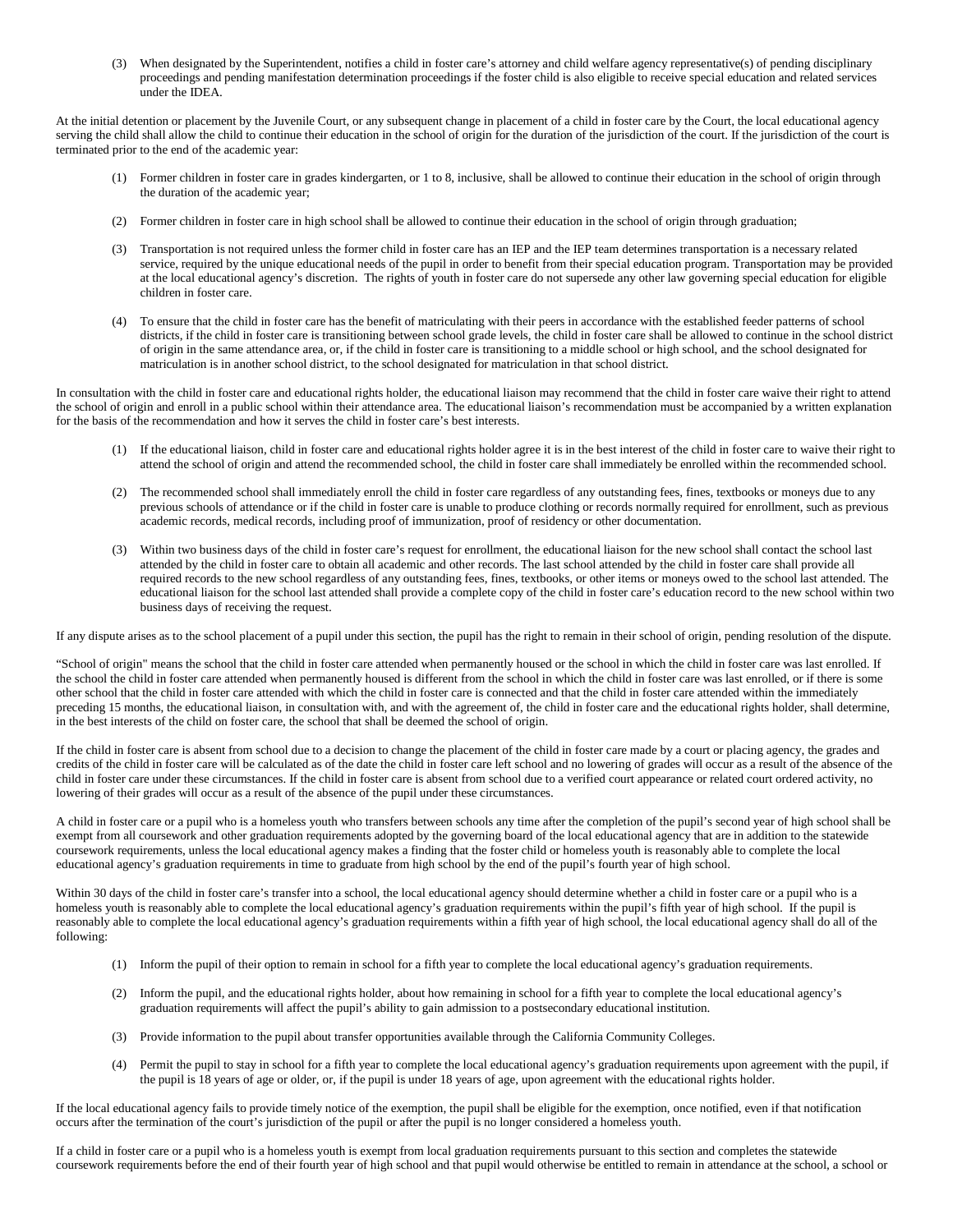local educational agency shall not require or request that the pupil graduate before the end of their fourth year of high school, nor shall the child in foster care or a puil who is a homeless youth be required to accept the exemption or be denied enrollment in courses for which they are otherwise eligible.

If a child in foster care or a pupil who is a homeless youth is not exempt from local graduation requirements or has previously declined the exemption pursuant to this section, a local educational agency shall exempt the pupil at any time if an exemption is requested by the pupil and the pupil qualifies for the exemption. The exemption shall apply after termination of the court's jurisdiction or after pupil is no longer considered a homeless youth.

A transfer shall not be requested solely to qualify for an exemption under this section.

The local educational agency shall accept coursework satisfactorily completed by a child in foster care or a pupil who is a homeless youth while attending another public school, a juvenile court school, or a nonpublic, nonsectarian school or agency even if the pupil did not complete the entire course and issue that pupil full or partial credit for the coursework completed.

The local educational agency may not require a child in foster care or a pupil who is a homeless youth to retake a course if the pupil has satisfactorily completed the entire course in a public school, a juvenile court school, or a nonpublic, nonsectarian school or agency. If the pupil did not complete the entire course, the local educational agency may not require the pupil to retake the portion of the course the pupil completed unless the local educational agency in consultation with the educational rights holder, finds that the pupil is reasonably able to complete the requirements in time to graduate from high school. When partial credit is awarded in a particular course, the child in foster care or a pupil who is a homeless youth shall be enrolled in the same or equivalent course, if applicable, so that the pupil may continue and complete the entire course. The pupil shall not be prevented from taking or retaking a course to meet eligibility requirements for admission to the California State University or University of California.

A complaint of noncompliance with the requirements of this section may be filed with the local educational agency under the Uniform Complaint Procedures set forth in Chapter 5.1 (commencing with Section 4600) of Division 1 of Title 5 of the California Code of Regulations.

A complainant not satisfied with the decision of a local educational agency may appeal the decision to the CDE and shall receive a written decision regarding the appeal within 60 days of the CDE's receipt of the appeal.

If a local educational agency finds merit in a complaint, or the Superintendent finds merit in an appeal, the local educational agency shall provide a remedy to the affected pupil.

#### **CHILDREN OF MILITARY FAMILIES – EC 49701, 51225.1, 51225.2**

A pupil who is a "child of a military family" is defined as school-aged child or children, enrolled in kindergarten through twelfth grade, in the household of an active duty member. "Active duty" means full-time status in the active uniformed service of the United States, including member of the National Guard and Reserve on active duty orders pursuant to 10 U.S.C. Sections 1209 and 1211.

Children of military families who transfer between schools any time after the completion of the pupil's second year of high school shall be exempt from all coursework and other graduation requirements adopted by the governing board of the local educational agency that are in addition to the statewide coursework requirements, unless the local educational agency makes a finding that the child of a military family is reasonably able to complete the local educational agency's graduation requirements in time to graduate from high school by the end of the pupil's fourth year of high school.

Within 30 days of the child of a military family's transfer into a school, the local educational agency should determine whether the child of a military family is reasonably able to complete the local educational agency's graduation requirements within the pupil's fifth year of high school. If the pupil is reasonably able to complete the local educational agency's graduation requirements within a fifth year of high school, the local educational agency shall do all of the following:

- (1) Inform the pupil of their option to remain in school for a fifth year to complete the local educational agency's graduation requirements.
- (2) Inform the pupil, and the educational rights holder, about how remaining in school for a fifth year to complete the local educational agency's graduation requirements will affect the pupil's ability to gain admission to a postsecondary educational institution.
- (3) Provide information to the pupil about transfer opportunities available through the California Community Colleges.
- (4) Permit the pupil to stay in school for a fifth year to complete the local educational agency's graduation requirements upon agreement with the pupil, if the pupil is 18 years of age or older, or, if the pupil is under 18 years of age, upon agreement with the educational rights holder.

Within 30 calendar days of the date that a pupil who is a child of a military family who may qualify for the exemption from local graduation requirements transfers into a school, the school district shall notify the pupil and the pupil's parent or guardian of the availability of the exemption and whether the pupil qualifies for an exemption.

If the District fails to provide timely notice, the pupil shall be eligible for the exemption from local graduation requirements, even if that notification occurs after the pupil no longer meets the definition of "a child of a military family."

If a child of a military family is exempt from local graduation requirements pursuant to this section and completes the statewide coursework requirements before the end of their fourth year of high school and that pupil would otherwise be entitled to remain in attendance at the school, a school or local educational agency shall not require or request that the pupil graduate before the end of their fourth year of high school, nor shall the child of a military family be required to accept the exemption or be denied enrollment in courses for which they are otherwise eligible.

If a child of a military family is not exempt from local graduation requirements or has previously declined the exemption pursuant to this section, a local educational agency shall exempt the pupil at any time if an exemption is requested by the pupil and the pupil qualifies for the exemption. The exemption shall apply after the pupil no longer meets the definition of "a child of a military family" while he or she is enrolled in school or if the pupil transfers to another school or school district.

A school district shall not require and a parent or guardian shall not request a child of a military family to transfer schools solely to qualify the pupil for an exemption under this section.

The local educational agency shall accept coursework satisfactorily completed by a pupil who is a child of a military family while attending another public school (including schools operated by the United States Department of Defense), a juvenile court school, or a nonpublic, nonsectarian school or agency even if the pupil did not complete the entire course and issue that pupil full or partial credit for the coursework completed.

The local educational agency may not require a child of a military family to retake a course if the pupil has satisfactorily completed the entire course in a public school, a juvenile court school, or a nonpublic, nonsectarian school or agency. If the pupil did not complete the entire course, the local educational agency may not require the pupil to retake the portion of the course the pupil completed unless the local educational agency in consultation with the educational rights holder, finds that the pupil is reasonably able to complete the requirements in time to graduate from high school. When partial credit is awarded in a particular course, the child of a military family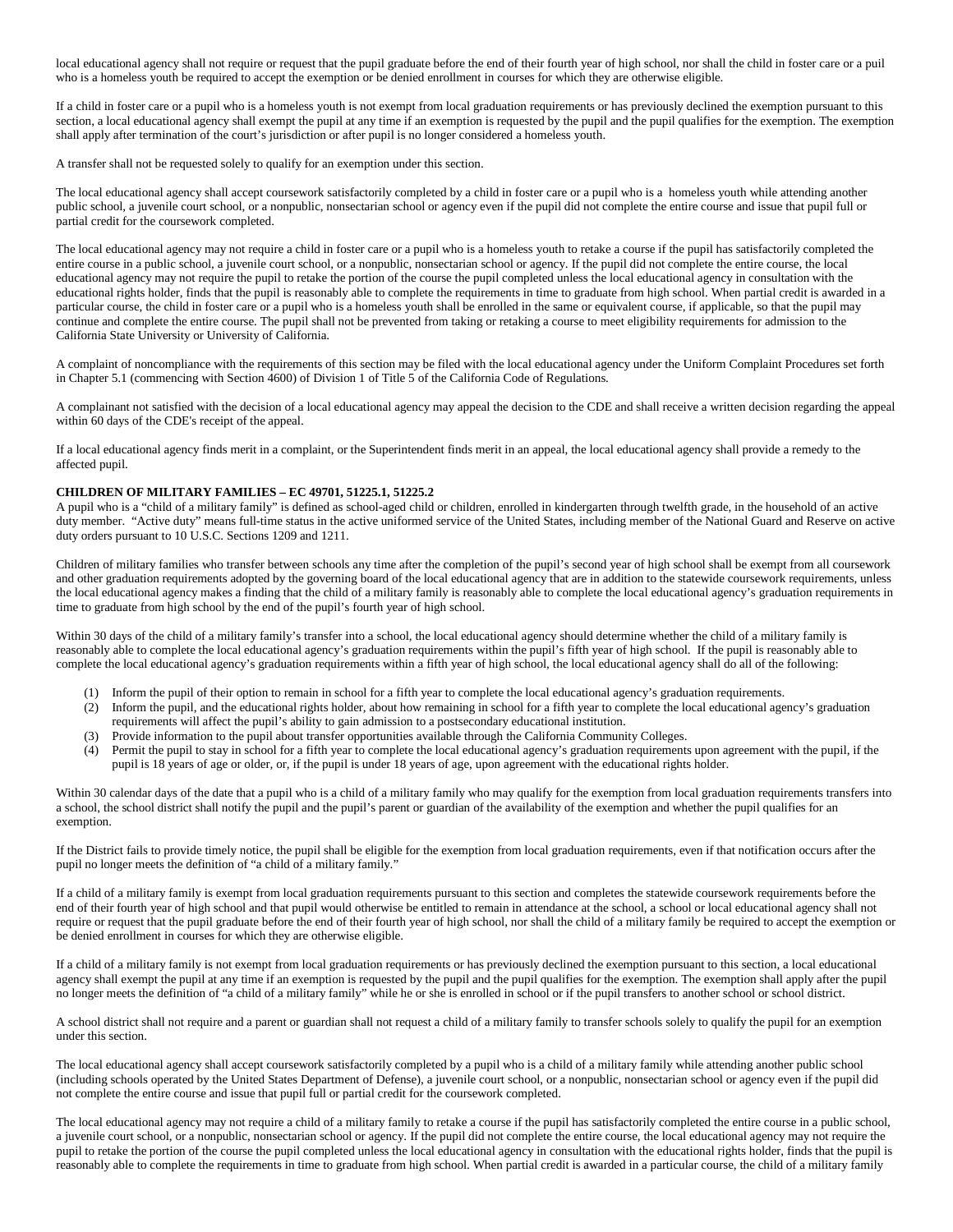shall be enrolled in the same or equivalent course, if applicable, so that the pupil may continue and complete the entire course. The pupil shall not be prevented from taking or retaking a course to meet eligibility requirements for admission to the California State University or University of California.

A complaint of noncompliance with the requirements of this section may be filed with the local educational agency under the Uniform Complaint Procedures set forth in Chapter 5.1 (commencing with Section 4600) of Division 1 of Title 5 of the California Code of Regulations.

A complainant not satisfied with the decision of a local educational agency may appeal the decision to the CDE and shall receive a written decision regarding the appeal within 60 days of the CDE's receipt of the appeal.

If a local educational agency finds merit in a complaint, or the Superintendent finds merit in an appeal, the local educational agency shall provide a remedy to the affected pupil.

The above protections shall also apply to pupils in foster care, pupils who are homeless, former juvenile court school pupils, migratory children, and pupils participating in a newcomer program, as defined in Education Code section 51225.2(a).

#### **ASBESTOS- 40 C.F.R. 763.93**

The school district has a current management plan for asbestos containing materials for all district portables. The plan is available for inspection at 101 S. Rancho Santa Fe Rd., Ste. 102, Encinitas, CA 92024 during normal business hours.

#### **USE OF PESTICIDES- EC 48980.3, 17612**

The name of all pesticides products expected to be applied at the school facilities during the upcoming year can be found at [www.eusd.net](http://www.eusd.net/) and is also included in the Back-To-School packet. Persons wishing to be notified in advance of individual pesticide applications may register with the District for that purpose. To register, please complete the separate Pesticide Application Notification included with Back-To-School packet. Additional information on pesticides is made available by the Department of Pesticide Regulation a[t www.cdpr.ca.gov.](http://www.cdpr.ca.gov/) 

EUSD has developed an integrated pest management plan to provide a safe and low-risk approach to manage pest problems while protecting the environment, people and property. EUSD's integrated pest management plan can be found o[n www.eusd.net](http://www.eusd.net/) and parents or guardians may also view the integrated pest management plan at 101 S. Rancho Santa Fe Rd., Ste. 102, Encinitas, CA 92024 during normal business hours.

#### **WILLIAMS COMPLAINT POLICY AND PROCEDURES- EC 35186**

The District has adopted a uniform complaint process to help identify and resolve deficiencies related to instructional materials, emergency or urgent facilities conditions that pose a threat to the health and safety of pupils or staff, teacher vacancy or mis-assignment, and intensive instruction and services provided to pupils who have not passed one or both parts of the high school exit examination after 12<sup>th</sup> grade. Notice of the complaint process and the location at which to obtain a complaint form is posted in all classrooms.

#### **NOTICE OF ALTERNATIVE SCHOOLS- EC 58501**

"California State law authorizes all school districts to provide for alternative schools. The Education Code defines alternative school as a school or separate class group within a school, which is operated in a manner designed to:

- (a) Maximize the opportunity for students to develop the positive values of self-reliance, initiative, kindness, spontaneity, resourcefulness, courage, creativity, responsibility, and joy.
- (b) Recognize that the best learning takes place when the student learns because of their desire to learn.
- (c) Maintain a learning situation maximizing student self-motivation and encouraging the student in their own time to follow their own interests. These interests may result in whole or in part from a presentation by their teachers of choices of learning projects.
- (d) Maximize the opportunity for teachers, parents and students to cooperatively develop the learning process and its subject matter. This opportunity shall be a continuous, permanent process.
- (e) Maximize the opportunity for the students, teachers, and parents to continuously react to the changing world, including but not limited to the community in which the school is located.

In the event any parent, pupil, or teacher is interested in further information concerning alternative schools, the County Superintendent of Schools, the administrative office of this District, and the principal's office in each attendance unit have copies of the law available for your information. This law particularly authorizes interested persons to request the governing board of the district to establish alternative school programs in each district."

A copy of the notice shall also be posted in at least two places normally visible to pupils, teachers, and visiting parents in each attendance unit for the entire month of March in each year.

#### **STATEMENT OF NON-DISCRIMINATION**

Discrimination in education programs is prohibited by state and federal law. Education Code 200 et seq. requires school district to afford all pupils regardless of gender, gender identity, gender expression, sex race, color, religion, natural origin, ethnic group identification, mental or physical disability, sexual orientation, or the perception of one or more of such characteristics, equal rights and opportunities in accessing educational programs, activities and facilities. Title VI of the Civil Rights Act of 1964 prohibits discrimination on the basis of race, color, and national origin. Title IX prohibits discrimination on the basis of sex. The Americans with Disabilities Act and Section 504 of the Vocational Rehabilitation Act of 1973 prohibit discrimination on the basis of disability.

The District will take the required steps to assure that the lack of English will not be a barrier to admission and participation in district programs. This policy applies to all students insofar as participation in programs and activities is concerned, with few exceptions such as contact sports. In accordance with federal law, complaints alleging noncompliance with this policy are investigated through the Uniform Complaint Process.

#### **ATTENDANCE-EC 48980(h)**

# **A. Residency Requirements-EC 48200, 48204, 48204.3, 48204.4, 48204.6, 48204.7**

Each person between the ages of 6 and 18 years (and not exempted) is subject to compulsory full-time education. Each person subject to compulsory fulltime education and not exempted shall attend the public full-time day school or continuation school or classes and for the full time designated as the length of the school day by the governing board of the school district in which the residency of either the parent or legal guardian is located. A pupil may alternatively comply with the residency requirements for school attendance in a school district, if they meet any of the following:

- (1) Placed within the boundaries of the school district in a foster home or licensed children's institution as defined in Section 56155.5 or a family
- home within the boundaries of the school district pursuant to a commitment of placement under the Welfare and Institutions Code;
- (2) A pupil who is in foster care who remains in his or her school of origin pursuant to subdivisions (d) and (e) of Section 48853.5.
- (3) A pupil for whom interdistrict transfer has been approved;
- (4) An emancipated pupil who resides within the boundaries of the school district;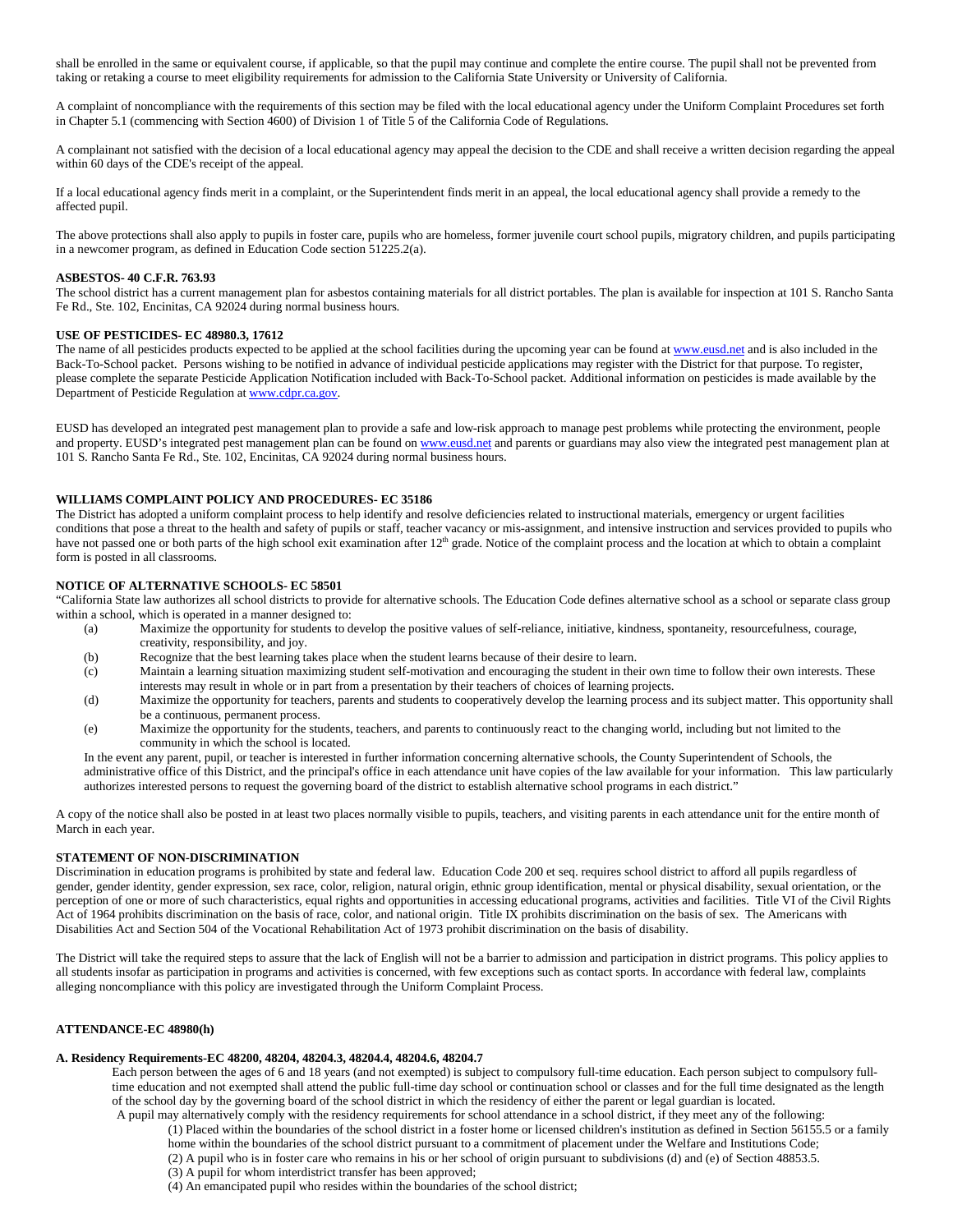(5) A pupil who lives in the home of a care giving adult that is located within the boundaries of the school district;

(6) A pupil residing in a state hospital located within the boundaries of the school district.

(7) A school district may also deem a pupil as having complied with the residency requirements for school attendance in the school district if one or both of the parents or legal guardians of the pupil are physically employed within the boundaries of the school district for a minimum of 10 hours during the school week.

(8) A school district shall allow a pupil who is a child of a military family to continue their education in the school of origin, regardless of any changes of residence of the military family during that school year, for the duration of the pupil's status as a child of a military family; (9)A school district shall allow a pupil who is a migratory child to continue attending their school of origin, or a school within the school district of origin regardless of any change of residence of the pupil; and

(10) A pupil whose parent or parents were residents of this state and have departed California against their will, and if the pupil seeks admission to a school of a school district, shall be admitted, regardless of their current residency, provided the pupil has:

- Official documentation evidencing the departure of their parent or legal guardian;
	- b. Moved outside of California as a result of their parent or legal guardian departing against their will and the pupil lived in California immediately before moving outside of California; and,
- c. Provides documentation that the pupil was enrolled in a California public school immediately before moving outside of California.

Residency Investigations: The governing board of EUSD has adopted a board policy regarding the process it follows for conducting investigations to determine whether a pupil meets the residency requirements for school attendance in the school district. A copy of the EUSD board policy BP 5111.1 at [www.eusd.net.](http://www.eusd.net/)

### **B. Statutory Attendance Options**

- **Intradistrict Choice Policy (EC 35160.5(b)):** Residents of the District may apply to other schools within the school district for their child to attend on a space available basis. For more information contact: Amy León –(760) 944-4300 X1161
- **Interdistrict Attendance (EC 46600):** The parent or guardian of a pupil may seek release from the District to attend a school in any other school district. Each school district of resident and school district of proposed enrollment shall post on its Internet Web site the procedures and timelines, including a link to the policy of the governing board of the school district, regarding a request for an interdistrict transfer permit in a manner that is accessible to the public without a password. The information posted on the Internet Web site shall include, but need not be limited to, the following:
	- a) The date upon which the school district will begin accepting and processing interdistrict transfer requests for the subsequent school year.
	- b) The reasons for which the school district may approve or deny a request, and any information or documents that must be submitted as supporting evidence.
	- c) If applicable, the process and timelines by which denial of a request may be appealed within the school district before the school district renders a final decision.
	- d) That failure of the parent to meet any timelines established by the school district shall be deemed an abandonment of the request.
	- e) Applicable timelines for processing a request, including statements that the school district shall do both of the following:
		- a. Notify a parent submitting a current year request, as defined in Section 46600.1, of its final decision within 30 calendar days from the date the request was received.
		- b. Notify a parent submitting a future year request, as defined in Section 46600.1, of its final decision as soon as possible, but not later than 14 calendar days after the commencement of instruction in the school year for which interdistrict transfer is sought.
	- f) The conditions under which an existing interdistrict transfer permit may be revoked or rescinded.
- **Open Enrollment Act (EC 48350 et seq.):** When a student is attending a school on the Open Enrollment List as identified by the Superintendent of Public Instruction, the student may request a transfer to another school with a higher Academic Performance Index that is either within or outside of the District.
- **District of Choice (EC 48300 et seq.):** Some school districts may choose to become a district of choice: a district that accepts transfer students from outside the district under the terms of a resolution. A school board that decides to become a district of choice must determine the number of transfers it is willing to accept and make sure that students are selected through a random and unbiased process.

#### **C. Absence for Religious Instruction-EC 46014**

Permissive absence may be granted for governing board approved religious exercises or instruction if a pupil has attended at least the minimum school day and for not more than four days per school month.

#### **D. Absence for Confidential Medical Services-EC 46010.1**

Students in grades 7 to 12 may be excused for the purpose of obtaining confidential medical services without consent of the pupil's parent or guardian.

## **E. Notification of Minimum Days and Pupil Free Staff Development Day- EC 48980(c)**

A schedule of minimum days and pupil-free staff development days will be made available online a[t www.eusd.net](http://www.eusd.net/) at the beginning of the school year or as early as possible/no later than one month prior.

# **F. Grade Reduction/ Loss of Academic Credit- EC 48980(j)**

No pupil shall have their grade reduced or lose academic credit for any excused absence pursuant to EC 48205 for missed assignments/tests that can reasonably be provided/completed.

### **G. Excused absence; Justifiable personal reasons; Credit: EC 48205; Truancy: EC 48260 et seq.**

State law permits students to be absent for justifiable reasons and allows for completion of missed assignments. Students who are absent without valid excuse, and their parents/guardians, may be subject to truancy and/or criminal proceedings under Education Code 48260 *et seq.*

# • **Excused absences:**

- (1) Notwithstanding Section 48200, a pupil shall be excused from school when the absence is:
	- (a) Due to pupil's illness.
	- (b) Due to quarantine under the direction of a county or city health officer.
	- (c) For the purpose of having medical, dental, optometric, or chiropractic services rendered.
	- (d) For the purpose of attending the funeral services of a member of their immediate family, so long as the absence is not more than one day if the service is conducted in California and not more than three days if the service is conducted outside California.
	- (e) For the purpose of jury duty in the manner provided for by law.
	- (f) Due to the illness or medical appointment during school hours of a child of whom the pupil is the custodial parent.
	- (g) For justifiable personal reasons, including, but not limited to, an appearance in court, attendance at a funeral service, observance of a holiday or ceremony of their religion, attendance at religious retreats, or attendance at an employment conference, when the pupil's absence has been requested in writing by the parent or guardian and approved by the principal or a designated representative pursuant to uniform standards established by the governing board.
	- (h) For the purpose of serving as a member of a precinct board for an election pursuant to Section 12302 of the Elections Code.
	- (i) For the purpose of spending time with a member of the pupil's immediate family, who is an active duty member of the uniformed services, as defined in EC § 49701, and has been called to duty for, is on leave from, or has immediately returned from, deployment to a combat zone or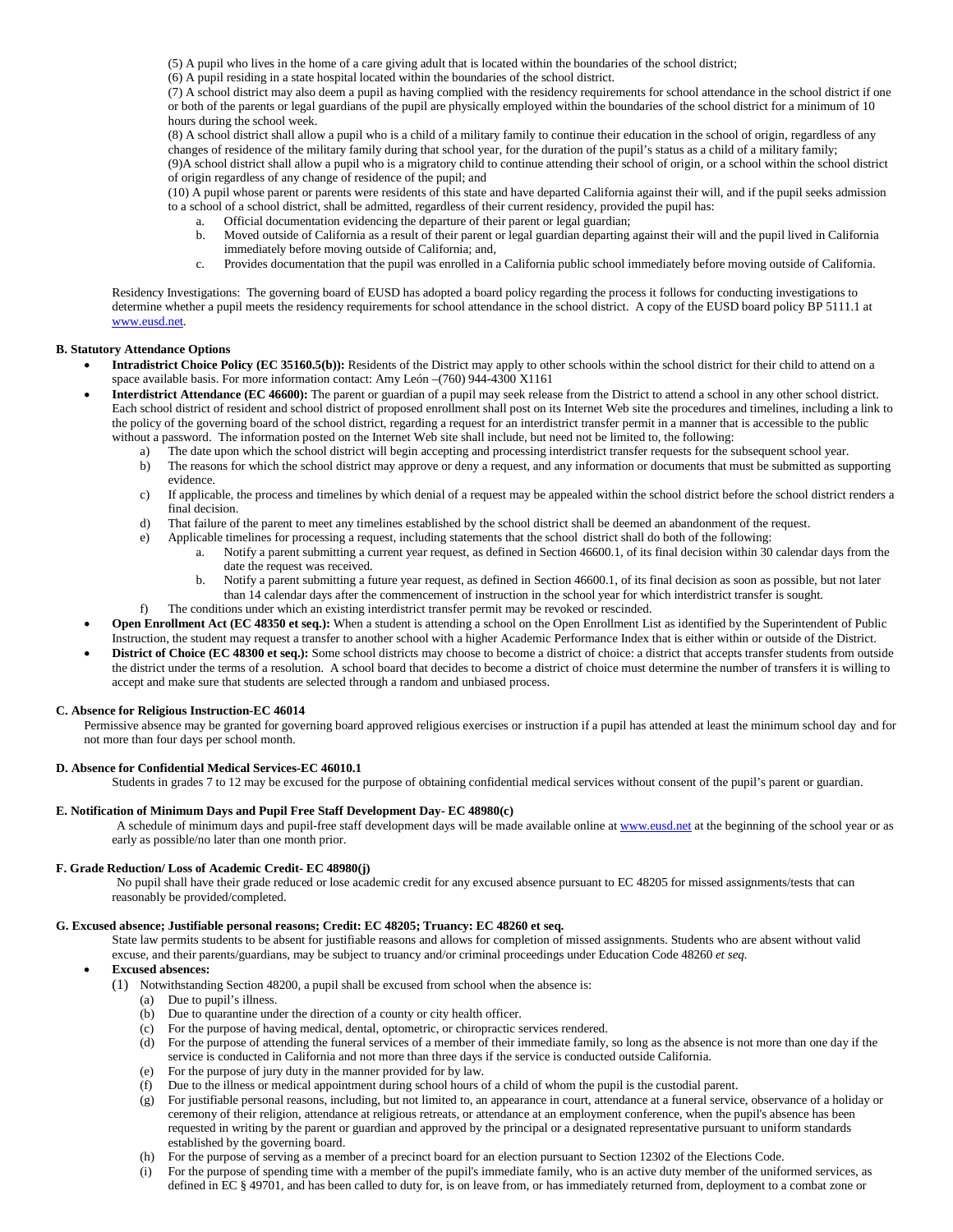combat support position. Absences granted pursuant to this paragraph shall be granted for *a* period of time to be determined at the discretion of the superintendent of the school district

- For the purpose of attending the pupil's naturalization ceremony to become a United States citizen.
- (k) A valid excuse may include other reasons that are within the discretion of school administrators, and, based on the pupil's circumstances.
- (2) A pupil absent from school under this section shall be allowed to complete all assignments and tests missed during the absence that can be reasonably provided and, upon satisfactory completion within a reasonable period of time, shall be given full credit therefore. The teacher of any class from which a pupil is absent shall determine the tests and assignments shall be reasonably equivalent to, but not necessarily identical to, the tests and assignments that the pupil missed during the absence.
- (3) For purposes of this section, attendance at religious retreats shall not exceed four hours per semester.
- (4) Absences pursuant to this section are deemed to be absences in computing average daily attendance and shall not generate state apportionment payments.
- **(5)** "Immediate family," as used in this section, means the parent or guardian, brother or sister, grandparent, or any other relative living in the household of the pupil.

# **H. Truancy:**

- (1) The first time a truancy report is issued, the pupil and, as appropriate, the parent or legal guardian, may be requested to attend a meeting with a school counselor or other school's designees to discuss attendance issue and develop plan to improve attendance
- (2) The second time a truancy report is issued within the same school year, the pupil may be given a warning by a peace officer pursuant to Penal Code section 830.1. The pupil may also be assigned to an afterschool or weekend study program located within the same county as the pupil's school.
- (3) The third time a truancy report is issued within the same school year, the pupil shall be classified as a habitual truant and may be required to attend an attendance review board or a truancy mediation program pursuant to EC 48263.
- (4) The fourth time truancy is issued within the same school year, the pupil may be within jurisdiction of the Juvenile Court that may adjudge the pupil to be a ward of the court pursuant to Welfare and Institutions Code section 601.

### **FINGERPRINTING PROGRAM- EC 32390**

The District does not offer a voluntary fingerprinting program.

### **TEACHER QUALIFICATIONS**

Parents or guardian of all pupils may request specified professional qualifications of the student's classroom teacher(s) and assigned paraprofessional(s).

## **EMPLOYEE INTERACTIONS WITH PUPILS – EC 44050**

The Board of Trustees expects district employees to maintain the highest ethical standards, exhibit professional behavior, follow district policies and regulations, abide by state and federal laws, and exercise good judgment when interacting with students and other members of the school community. Employee conduct should enhance the integrity of the district, advance the goals of the district's educational programs, and contribute to a positive school climate. (E 4119.21, BP 4119.21, 4219.21, 4319.1) This information may also be accessed a[t www.eusd.net/p](http://www.eusd.net/)olicies-regulations/.

# **UNIFORM COMPLAINT PROCEDURES- 5 C.C.R. 4622**

The District has adopted a Uniform Complaint Procedure. The District shall follow uniform complaint procedures when addressing complaints involving adult education programs, categorical aid programs, migrant child education, career technical education training programs, child care and development programs, allegations of unlawful discrimination, harassment, intimidation, or bullying, lactation accommodations, non-compliance with school safety planning requirements, pupil fees, courses of study, instructional minutes for physical education, local control accountability plans, any deficiencies related to preschool health and safety issues for a California state preschool program, and matters pertaining to the right of foster youth, homeless youth, former juvenile court school pupils, and children of military families. Information regarding the Uniform Complaint Procedure can be found online a[t www.eusd.net.](http://www.eusd.net/)

### **PARENT ATTENDANCE OF SUSPENDED STUDENTS DURING SCHOOL DAY – EC 48900.1**

The District does have a policy authorizing teachers to require the parent or guardian of a suspended pupil to attend a portion of a school day in the class of the suspended pupil. More information can be found online a[t www.eusd.net.](http://www.eusd.net/)

### **HOMEWORK ASSIGNMENTS FOR SUSPENDED STUDENTS-EC 48913.5**

Upon request of a parent, a legal guardian, or other person holding the right to make educational decisions for the pupil, a teacher shall provide to a pupil in any of grades 1 to 12 who has been suspended from school or two or more schooldays the homework that the pupil would otherwise have been assigned. If a pupil turns in a homework assignment requested in the above manner to the teacher upon the pupil's return to school from suspension, or within the timeframe originally prescribe by the teacher (whichever is later), and it is not graded before the end of the academic term, then that assignment shall not be included in the calculation for that pupil's overall grade.

#### **SCHOOL ACCREDITATION- EC 35178.4**

The District will notify each parent or guardian of a pupil in a school that has lost its accreditation status and the potential consequences of the school's loss of status, in writing or by posting the information on the school district's or school's Internet Website, or by any combination of these methods.

# **PUPIL HEALTH- ORAL HEALTH ASSESSMENT- EC 49452.8**

By May 31 of the school year, pupils when first enrolled in public school are required to provide proof of an oral health assessment (conducted within 12 months prior to enrollment) by a licensed dentist or other licensed or registered dental health professional or provide written notice why an oral health assessment by a licensed dentist or other registered dental health professional cannot be completed. Additional information regarding the importance of oral health may be found online at [www.eusd.net.](http://www.eusd.net/) 

# **PUPIL RECORDS; NOTIFICATION OF RIGHTS- 20 U.S.C. 1232(g); EC 49063, 49068, 49069, 49073**

Parents, pupils 18 and over, pupils 14 and over that are identified as both homeless and an unaccompanied youth, and individuals who have completed and signed a Caregiver's Authorization Affidavit have rights concerning pupil records under Education Code Section 49063. These rights include:

- The right to inspect and review the student's education records within five (5) business days of the day the school receives a request for access. Parents or eligible students should submit to the school principal a written request that identifies the record(s) they wish to inspect. The principal will forward requests to the Custodian of Records. The Custodian of Records will make arrangements for access and notify the parent or eligible student.
- The right to request the amendment of the student's education records that the parent or eligible student believes is inaccurate or misleading. Parents or eligible students may ask the school to amend a record that they believe is inaccurate or misleading. They should write the school principal, clearly identify the part of the record they want changed, and specify why it is inaccurate or misleading. If the school decides not to amend the record as requested by the parent or eligible student, the school will notify the parent or eligible student of the decision and advise them of their right to a hearing regarding the request for amendment. Additional information regarding the hearing procedures will be provided to the parent or eligible student when notified of the right to a hearing.
- The right to consent to disclosures of personally identifiable information contained in the student's education records, except to the extent that FERPA authorizes disclosure without consent. One exception which permits disclosure without consent is disclosure to school officials with legitimate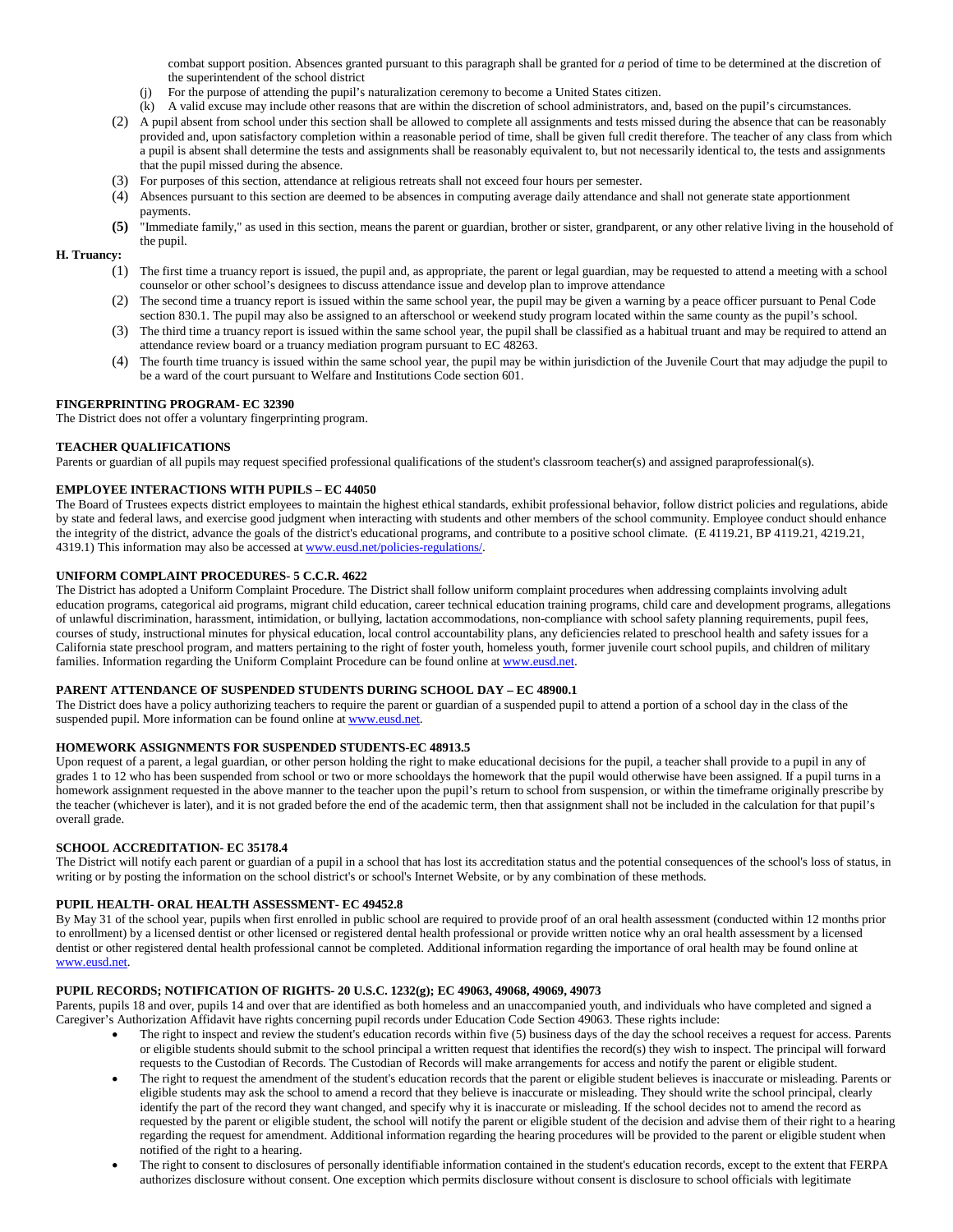educational interests. A school official has a legitimate educational interest if the official needs to review an education record in order to fulfill his or her professional responsibility. Upon request from officials of another school district in which a student seeks or intends to enroll, the District shall disclose education records without parental consent.

• When a student moves to a new district, the District will forward the student's records upon the request of the new school district within 10 school days.

A foster family agency with jurisdiction over a currently enrolled or former pupil, a short-term residential treatment program staff responsible for the education or case management of a student, and a caregiver who has direct responsibility for the care of a pupil may access the current or most recent records of grades, transcripts, attendance, discipline, online communications on school platforms, any IEPs or Section 504 plans maintained by the responsible LEA of that pupil. The abovereferenced individuals may access the pupil records listed above solely for the purpose of monitoring the pupil's educational progress, updating and maintaining the pupil's education records as required by Welfare and Institutions Code section 16010, and to ensure the pupil has access to educational services, supports and activities, including enrolling the pupil in school, assisting the pupil with homework, class assignments, and college and scholarship applications, and enrolling the pupil in extracurricular activities, tutoring and other afterschool or summer enrichment programs.

"Student Records" do not include:

- Instructional, supervisory or administrative notes by District staff that are made only for that staff member or his/her substitute
- Records of a law enforcement unit that were created for use by the law enforcement unit
- Employee records made for personnel use
- Records of a doctor, psychologist, psychiatrist or other treatment provider and/or assistant regarding a student who is 18 or older or who is attending a postsecondary educational institution. In this case, "treatment" does not include remedial instructional measures.

Parents have a right to file a complaint with the U.S. Department of Education concerning alleged failures by the school to comply with the requirements of FERPA. The name and address of the office that administers FERPA is: Family Policy Compliance Office

U.S. Department of Education

400 Maryland Avenue, SW, Washington, D.C. 20202-5920

# **SAFE PLACE TO LEARN ACT- EC 234, 234.1**

The District has adopted policies pertaining to the following:

- 1) Prohibition of discrimination and harassment based on characteristics set forth in EC § 220 and Penal Code 422.55;<br>2) Process for receiving and investigating complaints of discrimination and harassment:
- 2) Process for receiving and investigating complaints of discrimination and harassment;
- 3) Maintenance of documentation of complaints and their resolution;
- 4) Process to ensure complainants are protected from retaliation and the identity of a complainant is kept confidential if appropriate; and
- 5) Identification of a responsible LEA officer to ensure compliance.

The District's antidiscrimination and anti-harassment policies are posted in schools and offices and available onlin[e www.eusd.net.](http://www.eusd.net/)

# **PUPIL PROTECTIONS RELATING TO IMMIGRATION AND CITIZENSHIP STATUS – EC 234.7**

Except as required by state or federal law or as required to administer a state or federally supported educational program, EUSD shall not collect information or documents regarding citizenship or immigration status of pupils or their family members.

Should any request be made for information or access to a school-site by an officer or employee of a law enforcement agency for the purpose of enforcing immigration laws, EUSD's Superintendent shall report to the governing board any such requests in a timely manner that ensures the confidentiality and privacy of any potentially identifying information.

If EUSD becomes aware that a pupil's parent or guardian is not available to care for the pupil, EUSD staff shall first exhaust any parental instruction relating to the pupil's care in the emergency contact information it has for the pupil to arrange for the pupil's care. EUSD will not contact Child Protective Services to arrange for the pupil's care unless it is unable to arrange care through the use of emergency contact information provided by the parents or other information provided by the parent or guardian.

All children have a right to a free public appropriate education, regardless of immigration status of religious beliefs. Therefore, EUSD has fully adopted model policies published by the Attorney General's Office entitled "Promoting a Safe and Secure Learning Environment for All: Guidance and Model Policies to Assist California's K-12 Schools in Responding to Immigration Issues" (https://oag.ca.gov/sites/all/files/agweb/pdfs/bcj/school-guidance-model-k12.pdf.). These policies include, but are not limited to, refraining from collecting national origin information during the school enrollment process, accepting all forms of evidence listed in California Education Code section 48002 for the purpose of verifying student age, and not including citizenship status, immigration status, place of birth, or any other information indicative of national origin as directory information. Please visit the State of California's Attorney General's "Know Your Rights" page a[t https://oag.ca.gov/immigrant/rights.](https://oag.ca.gov/immigrant/rights)

# **AVAILABILITY OF PROSPECTUS- EC 49091.14**

Each school site shall create a prospectus which includes the curriculum, including titles, descriptions, and instructional aims of every course offered. The prospectus shall be made available upon request by parent or guardian.

#### **DIRECTORY INFORMATION - EC 49073**

"Directory Information" includes one or more of the following items: student's name, address, telephone number, email address, date and place of birth, major field of study, participation in officially recognized activities and sports, weight and height of members of athletic teams, dates of attendance, degrees and awards received, and the most recent public or private school attended by the student. The District has determined that the following individuals, officials, or organizations may receive directory information:

- Certain school publications
- Outside organizations including, but not limited to, companies that manufacture class rings or publish yearbooks
- Military recruiters
- Post-secondary educational institutions
- Outside governmental agencies

No information may be released to a private profit-making entity other than employers, prospective employers and representatives of the news media, including, but not limited to, newspapers, magazines, and radio and television stations. Directory information may be disclosed without prior consent from the parent or legal guardian unless the parent or legal guardian submits a written notice to the school to deny access to his/her pupil's directory information. However, directory information related to homeless and unaccompanied youth will not be released without the express written consent for its release by the eligible pupil or guardian.

The District may disclose appropriately designated "directory information" without written consent, unless advised to the contrary in accordance with procedures.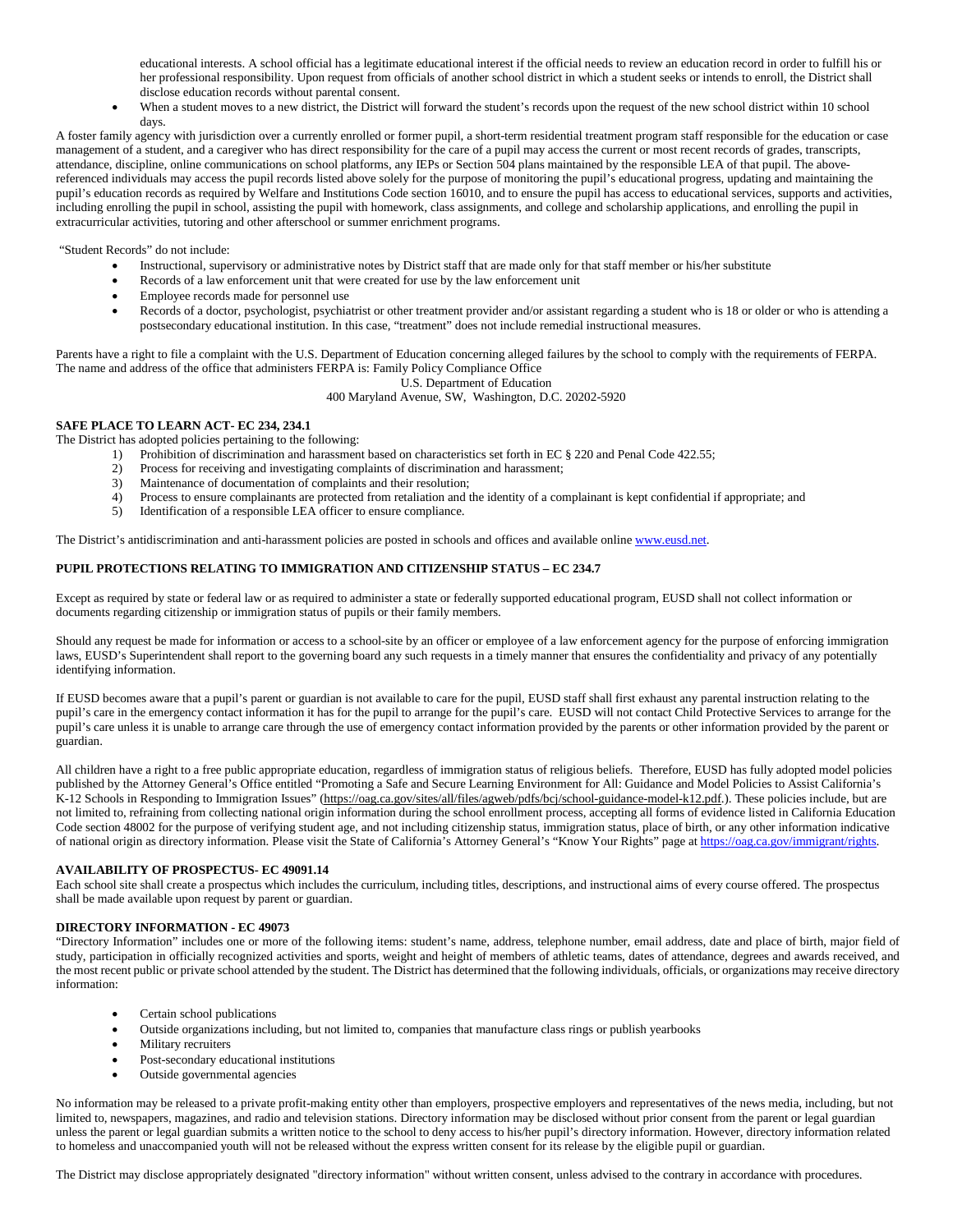Parents/guardians must notify the District in writing every year if they do not want the District to disclose directory information from their child's education records without prior written consent.

Also, in accordance with Section 49073.2, the LEA shall not include the directory information or the personal information of a pupil or of a parent or guardian of a pupil in the minutes of a meeting of its governing body, except as required by judicial order or federal law, if a pupil who is 18 years of age or older or a parent or guardian of a pupil has provided a written request to the secretary or clerk of the governing body to exclude his or her personal information or the name of his or her minor child from the minutes of a meeting of the governing body.

Personal information includes a person's address, telephone number, date of birth, and email address.

## **SURVEYS-EC 51513; 20 U.S.C. 1232(h)**

The District will notify parents or guardians of the need for their written permission before any test, questionnaire, survey or examination containing any questions about their child's personal beliefs or practices (or the pupil's family's beliefs or practices) in sex, family life, morality and religion, may be administered to any pupil in kindergarten, or grades 1-12, inclusive. Notification will include specific or approximate dates of when any survey containing sensitive, personal information is to be administered and provide an opportunity for parents to opt pupils out of participating in the survey. Upon request, parents or guardians will be given the opportunity to inspect any third-party survey.

### **PUPIL FEES-EC 49010; AB 1575: Effective March 1, 2013**

The District maintains a policy concerning the provision of a free education to pupils and for filing a complaint of noncompliance pursuant to the Uniform Complaint Procedures with the principal of the school alleged to be in noncompliance. More information is available online a[t www.eusd.net.](http://www.eusd.net/)

### **RIGHTS OF PARENTS OR GUARDIANS TO INFORMATION - EC 51101**

Parents/guardians of pupils enrolled in public schools have the right and should have the opportunity, as mutually supportive and respectful partners in the education of their children within the public schools, to be informed by the school, and to participate in the education of their children, as follows:

- Within a reasonable period of time following making the request, to observe the classroom or classrooms in which their child is enrolled or for the purpose of selecting the school in which their child will attend pursuant to intra-district or inter-district pupil attendance policies or programs.
- Within a reasonable time of their request, to meet with their child's teacher or teachers and the principal of the school in which their child is enrolled.
- To volunteer their time and resources for the improvement of school facilities and school programs under the supervision of district employees, including, but not limited to, providing assistance in the classroom with the approval, and under the direct supervision, of the teacher. Although volunteer parents may assist with instruction, primary instructional responsibility shall remain with the teacher.
- To be notified on a timely basis if their child is absent from school without permission.
- To receive the results of their child's performance on standardized tests and statewide tests and information on the performance of the school that their child attends on standardized statewide tests.
- To request a particular school for their child, and to receive a response from the school district. This paragraph does not obligate the school district to grant the parent's request.
- To have a school environment for their child that is safe and supportive of learning.
- To examine the curriculum materials of the class or classes in which their child is enrolled.
- To be informed of their child's progress in school and of the appropriate school personnel whom they should contact if problems arise with their child.
- To have access to the school records of their child.
- To receive information concerning the academic performance standards, proficiencies, or skills their child is expected to accomplish.
- To be informed in advance about school rules, including disciplinary rules and procedures, attendance policies, dress codes, and procedures for visiting the school.
- To receive information about any psychological testing the school does involving their child and to deny permission to give the test.
- To participate as a member of a parent advisory committee, school-site council, or site-based management leadership team, in accordance with any rules and regulations governing membership in these organizations. In order to facilitate parental participation, school-site councils are encouraged to schedule a biannual open forum for the purpose of informing parents about current school issues and activities and answering parents' questions. The meetings should be scheduled on weekends, and prior notice should be provided to parents.
- To question anything in their child's record that the parent feels is inaccurate or misleading or is an invasion of privacy and to receive a response from the school.
- To be notified, as early in the school year as practicable pursuant to EC § 48070.5, if their child is identified as being at risk of retention and of their right to consult with school personnel responsible for a decision to promote or retain their child and to appeal a decision to retain or promote their child. Parents and guardians of pupils, including those parents and guardians whose primary language is not English, shall have the opportunity to work together in a mutually supportive and respectful partnership with schools, and to help their children succeed in school. Each governing board of a school district shall develop jointly with parents and guardians, and shall adopt, a policy that outlines the manner in which parents or guardians of pupils, school staff, and pupils may share the responsibility for continuing the intellectual, physical, emotional, and social development and well-being of pupils at each school-site.
- The policy shall include, but is not necessarily limited to, the following:
	- 1. The means by which the school and parents or guardians of pupils may help pupils to achieve academic and other standards of the school.
	- 2. A description of the school's responsibility to provide a high-quality curriculum and instructional program in a supportive and effective learning environment that enables all pupils to meet the academic expectations of the school.
	- 3. The manner in which the parents and guardians of pupils may support the learning environment of their children, including, but not limited to, the following:
		- (a) Monitoring attendance of their children.
		- (b) Ensuring that homework is completed and turned in on a timely basis.
		- (c) Participation of the children in extracurricular activities.
		- (d) Monitoring and regulating the television viewed by their children.
		- (e) Working with their children at home in learning activities that extend learning in the classroom.
		- (f) Volunteering in their children's classrooms, or for other activities at the school.
		- (g) Participating, as appropriate, in decisions relating to the education of their own child or the total school program.

# **CALIFORNIA ASSESSMENT OF STUDENT PERFORMANCE AND PROGRESS-EC 52052, 60640**

The California Assessment of Student Performance and Progress ("CAASPP") System was established on June 1, 2014. Commencing with the 2014-2015 school year, the CAASPP System includes Smarter Balanced Summative assessments in English Language Arts and Math in grades three through eight and eleven and alternate assessments in English Language Arts and Math in grades three through eight and eleven for students with significant cognitive disabilities. The CST for science is required for all students in grades five, eight and ten unless the student's IEP indicates administration of the CMA or CAPA. The District will not administer a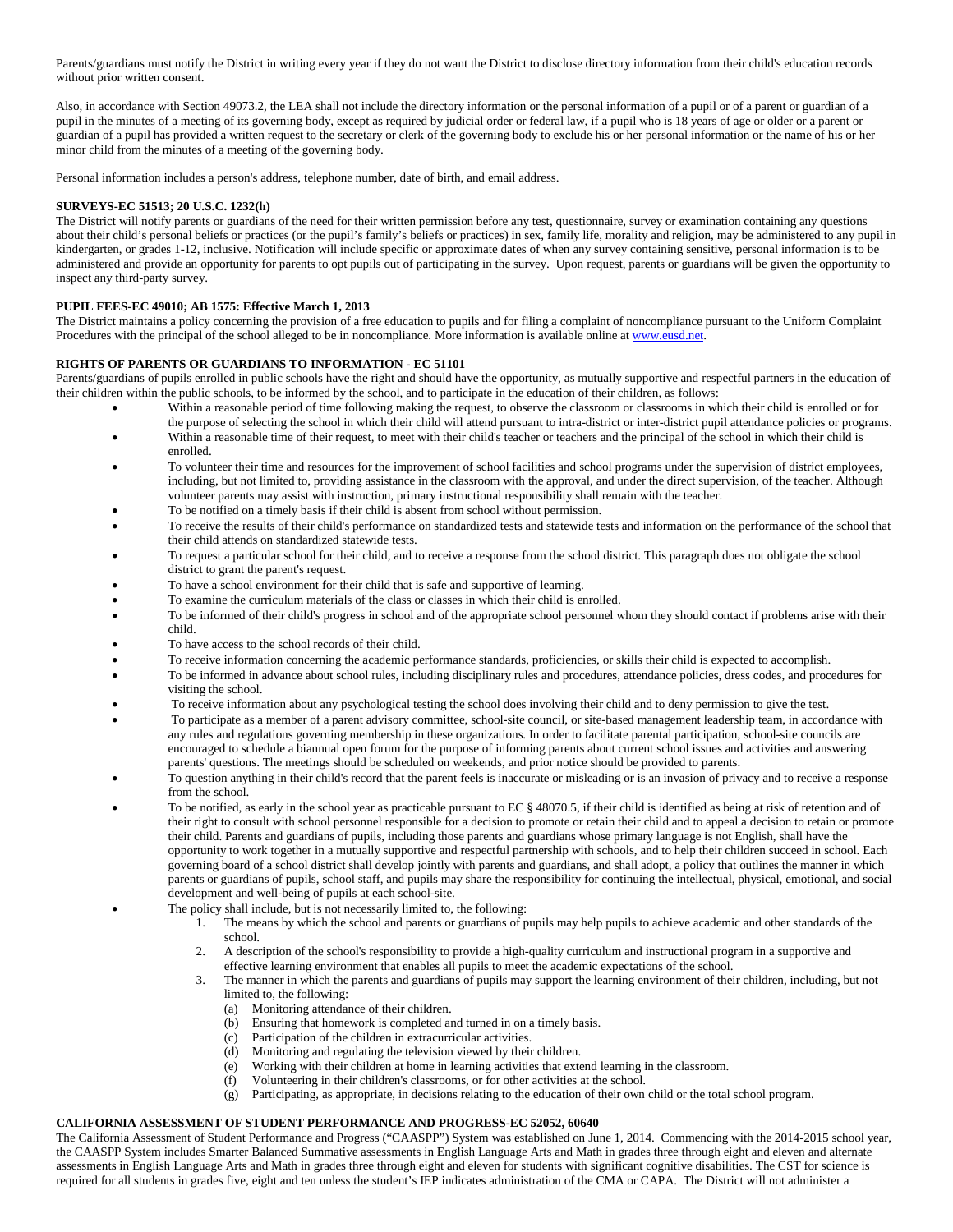standards-based test in Spanish for reading/language arts in grades two through eleven for Spanish-speaking English learners who either receive instruction in their primary language or have been enrolled in a school in the United States for less than twelve months.

### **DRESS CODE/GANG APPAREL -EC 35183**

Students are expected to come to school appropriately dressed. Students failing to dress appropriately will be asked to change. The District's dress code is available online at [www.eusd.net](http://www.eusd.net/) .

#### **SUN PROTECTIVE CLOTHING/USE OF SUNSCREEN**- **EC 35183.5**

The District allows for outdoor use of sun-protective clothing and the use of sunscreen by students during the day. More information is available online at [www.eusd.net](http://www.eusd.net/) .

#### **BILINGUAL EDUCATION-EC 52173**

The District will notify the parents or guardians of pupils who will be enrolled in a bilingual education program. The notice will contain a simple description of the program, inform the parent or guardian they have the right and are encouraged to visit the class in which their pupil will be enrolled and to have a school conference to explain the purpose of such an education, and that they have the right not to have their pupil enrolled in the program. Notice shall be in English and the primary language of the pupil.

#### **MARKETING: DISCLOSURE OF STUDENT INFORMATION-20 U.S.C. 1232(h)**

The District makes student directory information available in accordance with state and federal laws. This means that each student's name, birthday, address, telephone number, major course of study, participation in school activities, dates of attendance, awards, and the previous school attendance may be released to agencies such as the local PTA or Parent Club, or the military services. If you do not wish this information released, please go t[o www.eusd.net](http://www.eusd.net/) and sign and return to the school site the Mandatory Signature Sheet found in Back-To-School Packets, under the Parent tab, which is provided for this purpose.

#### **ENGLISH IMMERSION PROGRAM-EC 310**

In order to facilitate parental choice of program, the District will inform any parent or guardian of a pupil who is to be placed in a structured English immersion program and will notify the parent or guardian of an opportunity to apply for a parental exception waiver.

#### **TITLE 1-20 U.S.C. 6311**

Permits parents to request information regarding the professional qualifications of the student's classroom teachers, including the following:

- Whether the teacher has met State qualification and licensing criteria for the grade levels and subject areas in which the teacher provides instruction.
- Whether the teacher is teaching under emergency or other provisional status through which State qualification or licensing criteria have been waived.
- The baccalaureate degree major of the teacher and any other graduate certification or degree held by the teacher, and the field of discipline of the certification or degree.
- Whether the child is provided services by paraprofessionals and, if so, their qualifications.

In addition to the information that parents may request regarding their child's teacher, parents may also request:

- Information on the level of achievement of the parent's child in each of the State academic assessments, and
- Timely notice that the parent's child has been assigned, or has been taught for four (4) or more consecutive weeks by a teacher who is not highly qualified.

Parents may obtain this information by logging on to www.ctc.ca.gov/ and looking up the child's teacher's credentials by entering the first and last name.

The law also requires that parents be notified when a teacher who is not *highly qualified* is hired and teaches the child *four (4) consecutive weeks or more.*

#### **TOBACCO-FREE CAMPUS- HSC 104420, 104495**

The District receives Tobacco Use Prevention funding to adopt and enforce a tobacco-free campus policy. Information about the policy and enforcement procedures may be found online at [www.eusd.net](http://www.eusd.net/) . HSC 104495 prohibits smoking and use of any tobacco-related products and disposal of any tobacco-related waste within 25 feet of a school playground. The prohibition does not apply to a public sidewalk located within 25 feet of a playground.

# **UNSAFE SCHOOL CHOICE- 5 C.C.R. 11993(k); 20 U.S.C. 7912**

Students shall be allowed to attend a safe school. The District shall notify parents or guardians of pupils in elementary and/or secondary schools considered to be "persistently dangerous" pursuant to California Department of Education guidelines and of available options for attendance at a safe school. "Any firearms violations" is an event which must be considered in determining whether a school site is at risk of being classified as persistently dangerous.

#### **SCHOOL ACCOUNTABILITY REPORT CARD-EC 35256, 35258**

The School Accountability Report Card provides parents and other interested members of the community a variety of information about the school, its resources, its successes, and the areas where it needs improvement. On or before February 1 of each year, an updated copy of the School Accountability Report Card for each District operated school can be found on the District's website a[t www.eusd.net](http://www.eusd.net/). A hard copy will also be provided upon request to any student's parent or guardian.

#### **COMPREHENSIVE SCHOOL SAFETY PLAN-EC 32286, 32288**

Each school is required to develop a school safety plan, which includes a comprehensive disaster preparedness plan. Copies of the school safety plan are available to read at each school site during normal business hours.

#### **DUTY CONCERNING CONDUCT OF PUPILS - EC 44807**

All students participating in District programs or activities will comply with District policies, rules and regulations, pursue their studies and obey the valid authority of District staff. Any student who feels another participant is disrupting the student's learning environment is strongly encouraged to report that misconduct to a District staff member. The District staff member will, in turn, report to the designated District staff member in charge of handling student complaints. District staff expects all students enrolled in District programs or activities to conduct themselves in a manner that enriches the educational environment and does not disrupt the learning process. The District believes all students enrolled in District programs or activities should experience a positive learning environment. All students participating in District programs or activities are expected to cooperate by respecting the rights of other participants, which includes the right to a learning environment free from disruptions. Student conduct includes conduct on school grounds, going to and from school and during recess and lunch periods.

Every teacher has a duty to hold pupils accountable for their conduct on the way to and from school, and on the playground., or during recess. A teacher, vice principal, principal or any other certificated employee of a school district, shall not be subject to criminal prosecution or criminal penalties for the exercise, during the performance of his duties, of the same degree or physical control over a pupil that a parent would be legally privileged to exercise but which in no event shall exceed the amount of physical control reasonably necessary to maintain order, protect property, or protect the health and safety of pupils, or to maintain proper and appropriate conditions conducive to learning.

#### **DANGEROUS OBJECTS-PENAL CODE 417.27**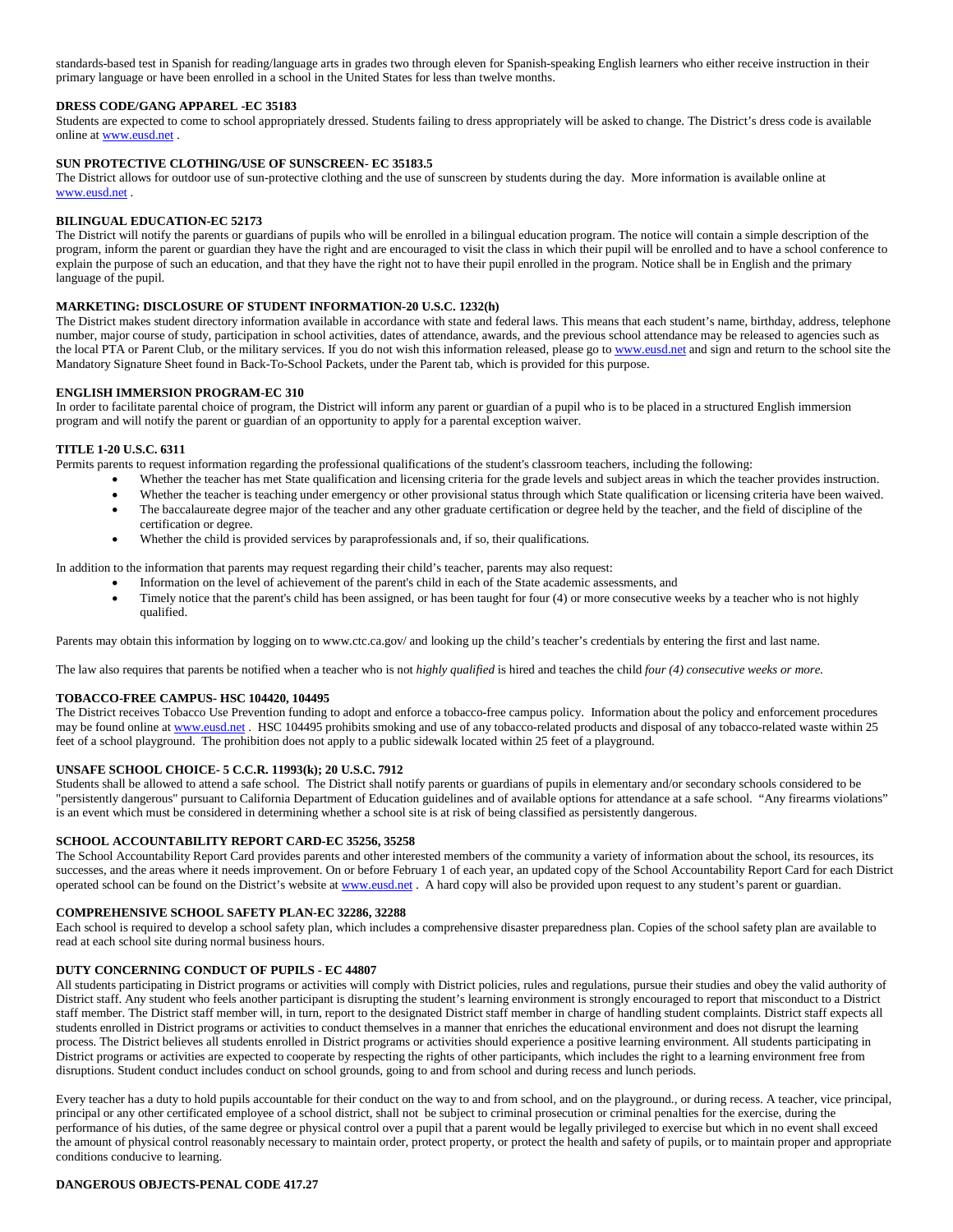The District prohibits dangerous objects on campus, such as laser pointers and B.B. guns, unless possession is for valid instructional or other school related purpose.

#### **CHILD ABUSE AND NEGLECT REPORTING- PENAL CODE 11164**

District staff is required by law to report cases of child abuse and neglect to the appropriate law enforcement agency when they have a reasonable suspicion that a child has been a victim of child abuse and/ or neglect. Reasonable suspicion does not require certainty that the child abuse and/or neglect has occurred. The reporting staff member's name and report are confidential. The fact that a child is homeless or an unaccompanied minor is not, in and of itself, a sufficient basis for reporting child abuse or neglect.

### **DISRUPTION IN PUBLIC SCHOOL OR MEETING - EC 32210**

Any person who willfully disturbs any public school or public school meeting is guilty of a misdemeanor and shall be punished by a fine of not more than five hundred dollars (\$500).

#### **MEDICAL RECORD SHARING -HSC 120440**

Medical information may be shared with local health departments and the State Department of Public Health. Any information shared shall be treated as confidential medical information. The student or parent or guardian has the right to examine any immunization-related information shared in this manner and to correct any errors in it; and the student or parent or guardian may refuse to allow this information to be shared in the manner described, or to receive immunization reminder notifications at any time, or both. More information regarding medical record sharing including information regarding the immunization registry with which the information may be shared may be found in the Student Services Department at 101 S. Rancho Santa Fe Rd., Ste 202, Encinitas, CA 92024.

#### **MEGAN'S LAW-PENAL CODE-290**

Information about registered sex offenders in California and how to protect their families can be found a[t http://meganslaw.ca.gov/.](http://meganslaw.ca.gov/)

### **LIABIITY OF PARENT OR GUARDIAN FOR WILLFUL PUPIL MISCONDUCT - EC 48904**

The parent or guardian of any minor may be held financially liable for the pupil's willful misconduct which results in injury or death to any pupil or person employed or volunteering for the District or injury to real or personal property belonging to the District or a District employee. The parent or guardian of a minor shall be liable to the District for all property belonging to the District loaned to the minor and not returned upon demand of an employee of the District authorized to make the demand. The District shall notify the parent or guardian of the pupil in writing of the pupil's alleged misconduct before withholding the pupil's grades, diploma or transcript pursuant to this Section.

# **CHILDREN IN HOMELESS SITUATIONS- 42 U.S.C. 11432**

The District has appointed a liaison for homeless children who ensures the dissemination of public notice of the educational rights of students in homeless situations.

- 1) Liaison contact information: Maria Waskin, Executive Director of Student Services, (760) 944-4300 x1131
- 2) Circumstances for eligibility include non-permanent housing situations.
- 3) Right to immediate enrollment in school of origin or school where currently residing without proof of residency, immunization records or tuberculosis skin-test results, school records, or legal guardianship papers;
- 4) Right to education and other services including to participate fully in all school activities and programs for which child is eligible, to qualify automatically for school meal programs, to receive transportation services, and to contact liaison to resolve disputes that arise during enrollment;
- 5) That no homeless youth shall be required to attend a separate school for homeless children or youth; and
- 6) That homeless youth shall not be stigmatized by school personnel.

More information can be found in the Student Services Department at 101 S. Rancho Santa Fe Rd., Ste 202, Encinitas, CA 92024.

#### **ACCEPTABLE USE OF TECHNOLOGY**

The District policy on the acceptable use of technology on school campuses and access by pupils to the Internet and on-line sites is available a[t www.eusd.net.](http://www.eusd.net/)

#### **CUSTODY ISSUES**

Schools are not a forum to settle custody disputes and the school has no legal jurisdiction to refuse a biological parent access to their child and the child's school records unless a signed restraining order or proper divorce papers specifically setting forth limitations are on file at the school office. Custody disputes must be handled by the courts.

## **ELECTRONIC SIGNALING DEVICE -EC 48901.5**

District policy regulating the rights of pupils to possess or use electronic signaling devices (e.g., cell phones and pagers) on school campuses during the school day or at school activities can be found online at [www.eusd.net.](http://www.eusd.net/) 

### **SCHOOL VISITING PROCEDURES- EC 51101(a)(12)**

District policy concerning visiting procedures may be found online a[t www.eusd.net](http://www.eusd.net/) . Penal Code 627.6: requires schools to post at every entrance a notice of visitor registration requirements, registration hours, registration location, and penalties for the violation of the registration requirements.

### **WALKING OR RIDING A BIKE TO SCHOOL-VEHICLE CODE 21212**

The District requests that parents or guardians of children who walk or ride their bike to school plan a safe route to school with their children. The route shall not involve shortcuts through private property and all students are expected to exhibit good behavior.

## **LOCAL SCHOOL WELLNESS POLICY-EC 49432**

The local school wellness policy for EUSD is available a[t www.eusd.net.](http://www.eusd.net/)

# **ILLEGAL RECORDING OF CONFIDENTIAL COMMUNICATION-PC 632, EC 51512**

It is unlawful to intentionally eavesdrop or record the confidential communication between two or more parties without the consent of all parties to the confidential communication. The eavesdropping or recording of a confidential communication includes by means of any electronic amplifying or recording device whether the communication is carried on among the parties in the presence of one another or by means of a telegraph, telephone, or other device, except a radio. Such an act is punishable by a fine not exceeding two thousand five hundred dollars (\$2,500), or imprisonment in the county jail not exceeding one year, or in the state prison, or by both that fine and imprisonment. Additionally, pursuant to Education Code section 51512, the use by any person, including a student, of any electronic listening or recording device in any classroom without prior consent of the teacher and the principal is prohibited. Any person, other than the student, willfully in violation shall be guilty of a misdemeanor. Any pupil in violation is subject to EUSD's disciplinary procedures.

#### **PUPIL COLLECTION OF DEBT-EC 49014**

A pupil or former pupil, unless emancipated at the time the debt is incurred, shall not owe or be billed for a debt owed to an LEA.

An LEA cannot take negative action against a pupil or former pupil for a debt owed, including, but not limited to, all of the following: